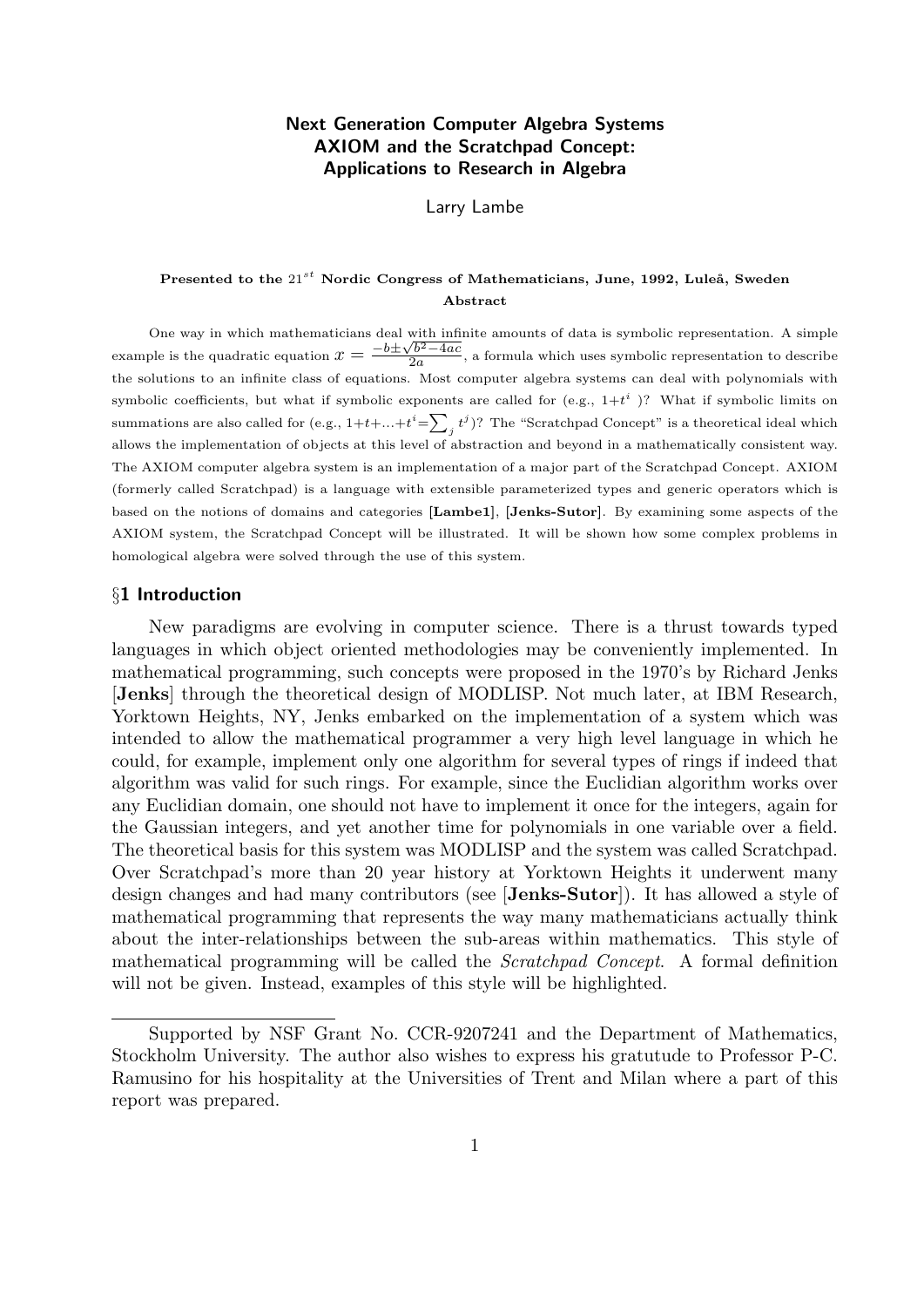In the early 1990's, the Scratchpad Research Project evolved into a system called AXIOM (a trade mark of NAG, Ltd.) and is now commercially available through the offices of NAG. The system consists of an interpreter, a compiler, an extensive library, and a sophisticated graphical user interface. The Scratchpad Concept will be first illustrated abstractly and then through the use of AXIOM. Examples are taken from the speaker's research in homological algebra.

Some well-known mathematical paradigms are followed, but with some very new twists. For example, one might have a need to deal with formulae given recursively in a situation where closed formulae would yield an immediate solution. One method, employed since the beginning of mathematics, is to simply try some symbolic manipulation aided by the calculation of several cases to get a handle on formulae which might then be proven correct by an induction. In our cases, the symbolic manipulation as well as the calculation of special cases was done using AXIOM, but the resulting formulae are almost as complex as the original forms. However, much progress has been made through this process since the resulting closed forms allow the construction of extremely efficient routines to deal with further calculation and manipulation in AXIOM (or other systems) involving the original structures. It is believed that this very high level of "code generation", so convenient in a system like AXIOM, will be one of the most important contributions to modern computational mathematics of the new generation computer algebra systems.

# 1.1 Procedures With Mathematical Objects as Parameters

Consider matrix row reduction. It can be accomplished by using the three basic operations

> $ero1(i, j)$ : Interchange rows i and j  $ero2(r, i, j)$ : Add r times row i to row j  $ero3(r, i)$ : Multiply row j by r

Algorithms for matrix row reduction using these operations can easily be implemented in Pascal, for example. One might have

> $MTX = matrix[1 .. maxRow, 1 .. maxCol]$  of Field;  $Field = real$ :  $Int = integer;$

The procedure call might look like

rowReducedEchelon(var m : MTX; n: Int; m : Int);

But clearly the ero's can be performed over a number of rings and, indeed, sometimes one encounters problems that call for matrix row reduction over one of these other rings. For example, what if  $Ring = GF(3, 2)$ , the field with 9 elements? Furthermore, if elements are not in a field, but in a principal ideal domain, then what can one do? It would be nice to be able to write

rowReducedEchelon(M : Matrix(n,m,R), R : Ring, n, m : Int).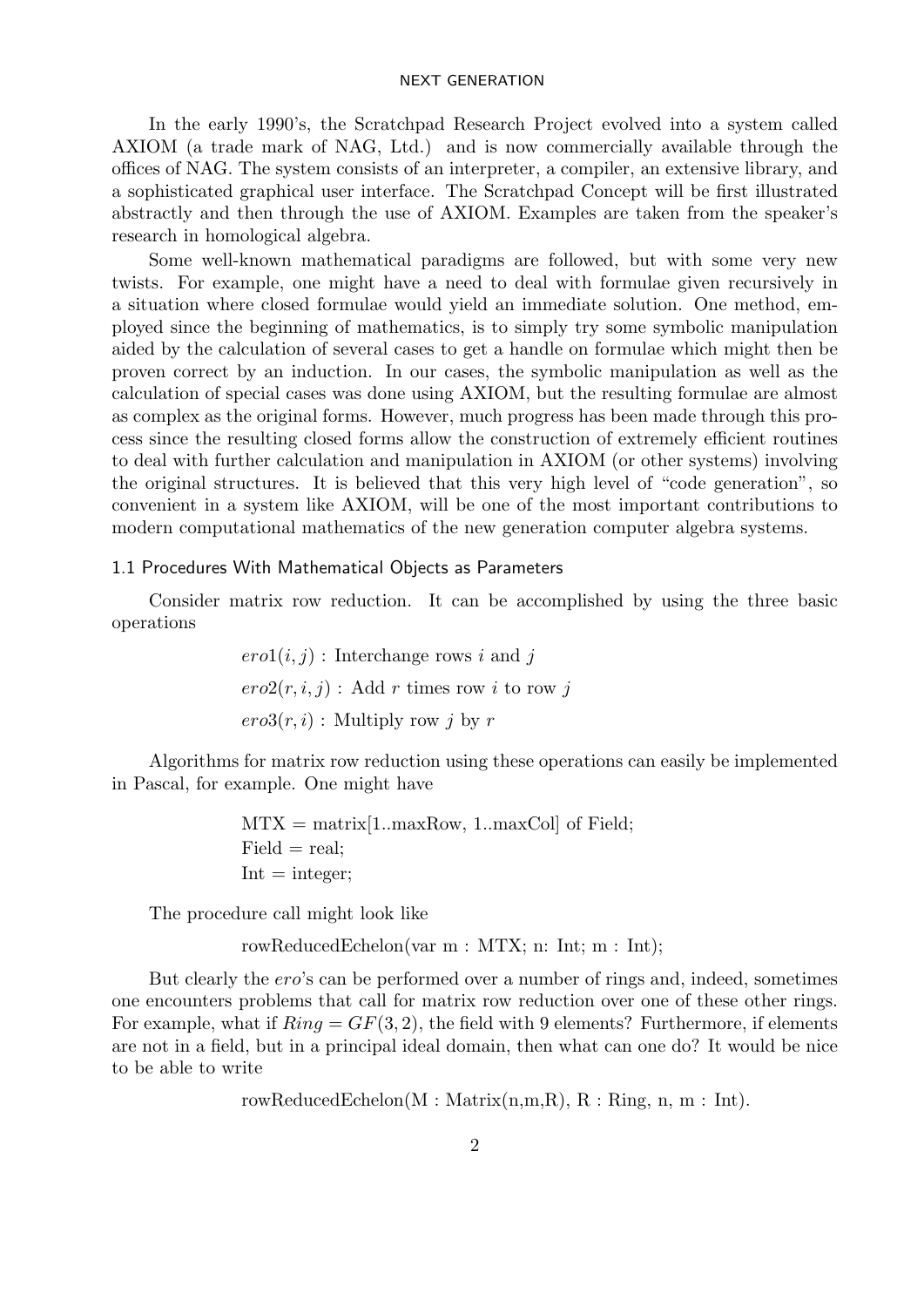Not only is is more convenient for the user, it is also more convenient for the implementer if only one procedure needs to be written for all admissible types.

Here is a segment that gives natural expression of the algorithm:

```
Ring : Category
R : Ringn, m : Int
M : Matrix(n,m,R)rowReducedEchelon(M, R, n, m) ==
  if R is a Field then
      Block1
      Block2
           .
           .
  else if R is a EuclidianDomain then
         Block1'
         Block2'...
```
#### 1.2 Polynomials of All Sorts

For another example, suppose that R is some ring and  $X = \{1, t_1, t_2, \ldots\}$  is a set of indeterminates. We can form the free  $R$ -module on  $X$ . It has  $X$  as a basis and so consists of all linear combinations  $\sum a_i t_i$  where  $a_i \in R$  and the sum is finite. Let's denote this mathematical object by

 $FreeModule(R, X).$ 

We could define an operation on the elements of  $X$  and extend it bilinearly to obtain an algebra over R. For example, define  $1t_i = t_i$ ,  $t_i 1 = t_i$ , and  $t_i t_j = t_{i+j}$ . Clearly this algebra is isomorphic to the polynomial ring in one variable t. Call the result  $Poly(R, t)$ .

Notice that  $Poly(R, t)$  is an extension of  $FreeModule(R, X)$ . It has all the operations from  $FreeModule(R, X)$  and an extra one, viz., a multiplication. Notice also that all of this makes sense for any binary operation on  $X$ . A set  $M$  with an operation

$$
*: M \times M \to M
$$

that is associative and has an identity element 1 is called a monoid. For any monoid, there is an operation on  $FreeModule(R, M)$  which is obtained by extending the multiplication of M bilinearly. The resulting algebra over R is called the monoid ring. Let's denote that algebra by

# $MonoidRing(R, M).$

Going back to our polynomial example, notice that except for cosmetics,  $Poly(R, t)$ is just  $MonoidRing(R, NonNegativeInteger)$  where the second parameter denotes the monoid of non-negative integers under addition of integers and identity 0.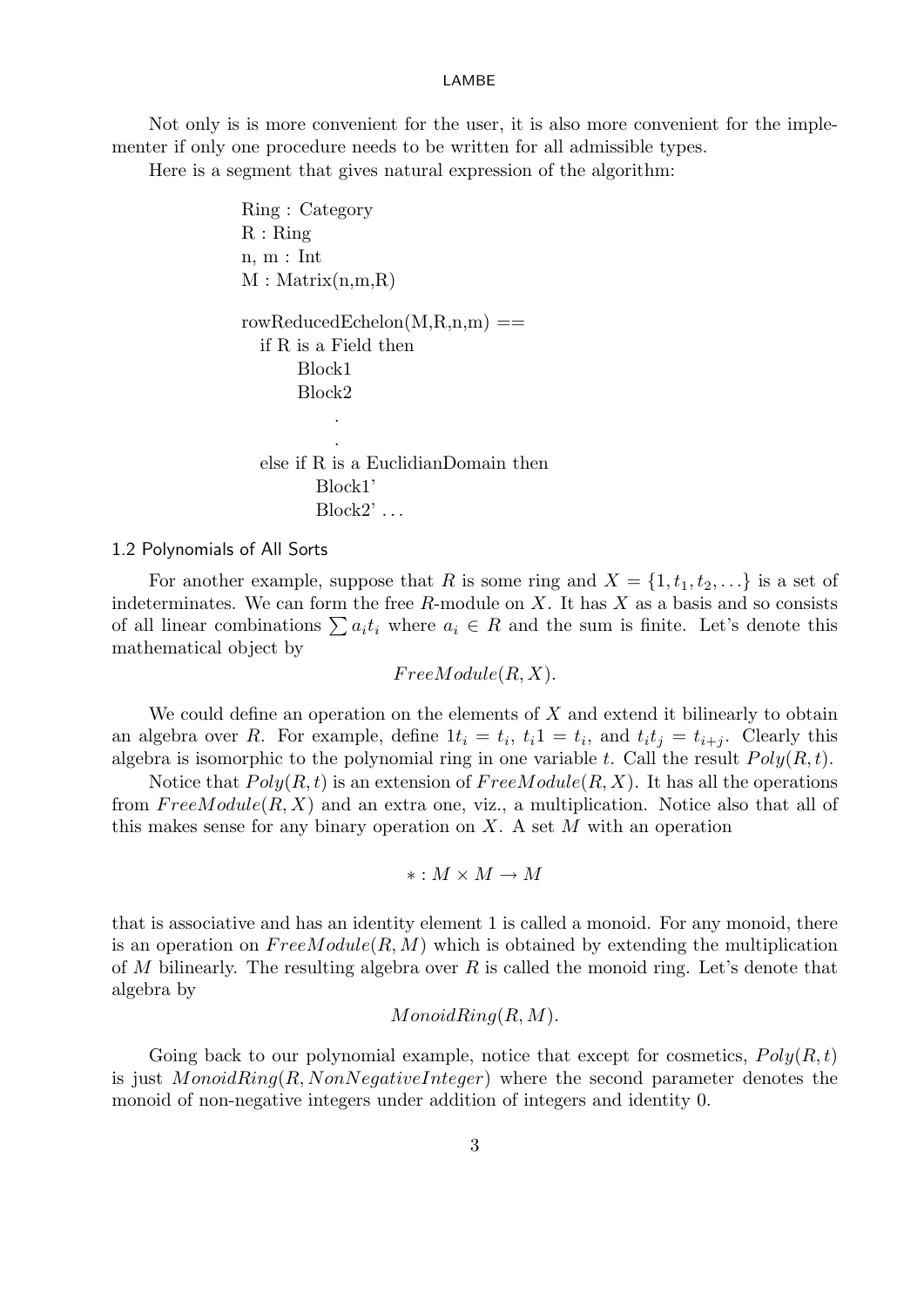If an element of  $FreeModule(R, M)$  is represented by a list of terms (with addition implied) then a correspondence of the form

$$
r_1m_1 + \ldots + r_km_k \leftrightarrow [[r_1, m_2], \ldots [r_k, m_k]]
$$

has been set up between formal linear combinations and lists of two element lists where the first member of the two element sublist is the coefficient  $r_i$  from  $R$  and the second element is the basis element  $m_i$  from M. Another abstract correspondence can be given by simply choosing a dummy variable t and matching the list of lists above to linear combinations of expressions of the form  $t^{m_i}$ . Thus one can also use the representation

$$
[[r_1,m_2],\ldots[r_k,m_k]] \leftrightarrow r_1t^{m_1}+\ldots+r_kt^{m_k}.
$$

With this representation, and when the monoid  $M$  is the non-negative integers, one clearly gets ordinary polynomial expressions from  $MonoidRing(R, M)$ . When the monoid M is the full group of integers, one gets "polynomials" with non-negative or negative exponents, i.e., Laurent polynomials. To get polynomials in several indeterminates, several approaches can be taken. Given the discussion of polynomials in one variable, it is easily seen that polynomials in two variables are (except for cosmetics) given by

# $MonoidRing (POL, NonNegativeInteger)$

where  $POL = MonoidRing(R, NonNegativeInteger)$ . In fact, one can simply iterate this procedure to obtain polynomials in *n* variables for any  $n \geq 1$ .

For another representation, let  $NNI$  stand for the non-negative integers with its additive monoid operation. The cartesian product,  $NNI^n$ , of n copies of  $NNI$ , can be given an induced monoid operation in the usual way by adding coordinate-wise. Denote  $NNI^n$  by

DirectP roduct(n, NN I).

The polynomial ring in  $n$  indeterminates (except for cosmetics) is then given also by

# $MonoidRing(R, Direct Product(n, NNI)).$

We will come back to the cosmetic issues later.

### 1.3 Skew Symmetric Polynomials

The exterior (or Grassman) algebra is another useful construction. The exterior algebra can be constructed from the free  $R$  module with basis in bijective correspondence with the set of all subsets of  $\{1, 2, \ldots, n\}$ . Think of a basis element as  $e_{i_1} \wedge \ldots \wedge e_{i_k}$ .

So there is an algebra structure on the module  $FreeModule(R, P(X))$  where  $P(X)$  is the set of all subsets of  $X$ . Thus here is another example of an algebra constructed from FreeModule(R, Y) (for  $Y = P(X)$ ) by adding on operations. The new algebra constructor will be called  $AntiSymm(R, X)$ . This algebra is commonly denoted by  $E[e_1, \ldots, e_n]$  and this notation will be used in what follows.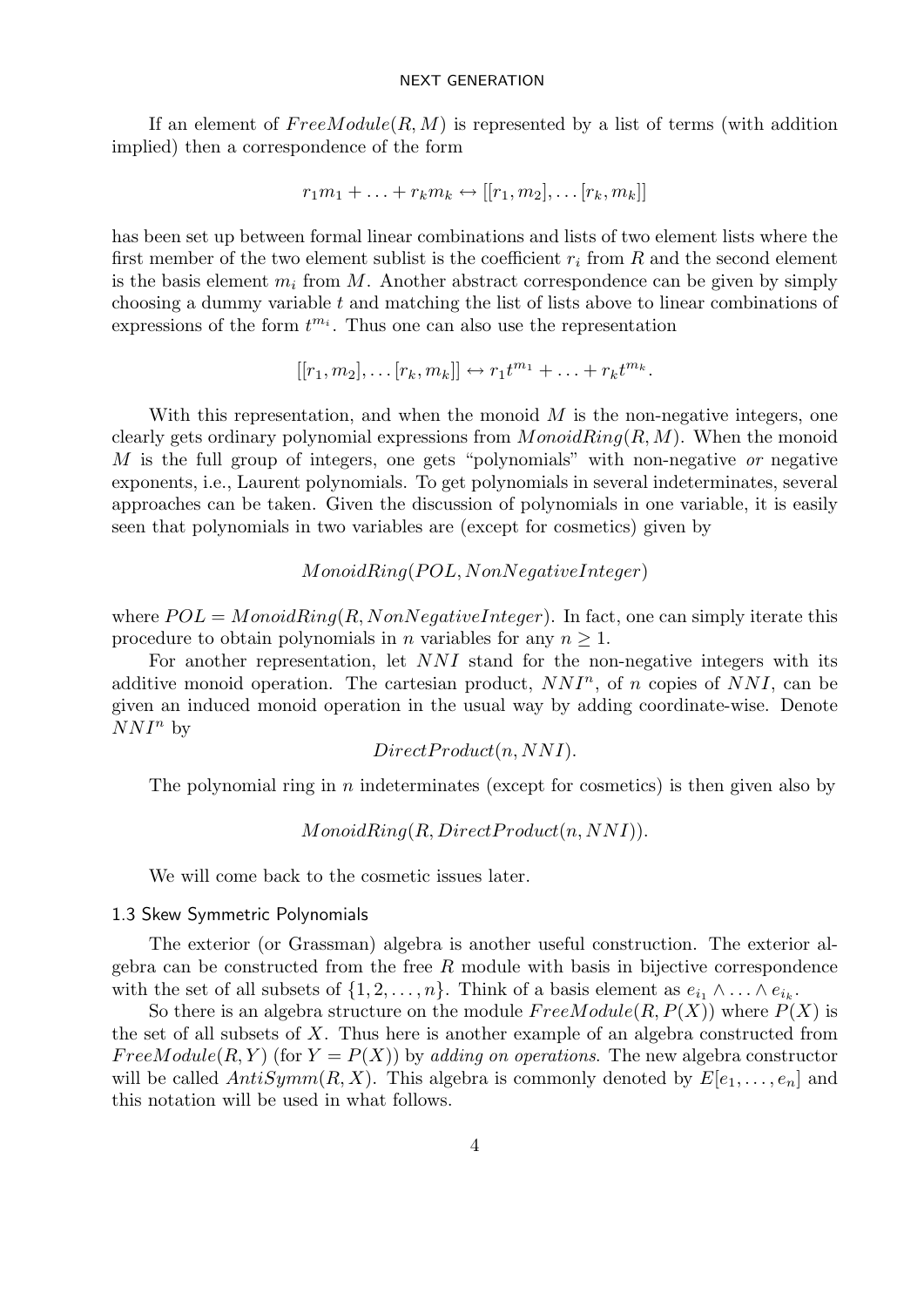The organization of the construction of the ring of antisymmetric polynomials might be accomplished by a scheme like

$$
AntiSymm(R,X): Algebra(R) ==
$$
  
FreeModule(R,P(X)) add

.

Think of an element of  $AntiSymm(R, X)$  as having "type"  $AntiSymm(R, X)$ . Think of  $AntiSymm(R, X)$  as having "type"  $Algebra(R)$ . Note that, in this sense, the "category" of algebras is parameterized by rings R.

# §2. The AXIOM Language

The AXIOM language allows "categories" and "domains" to be constructed in a natural way.

#### 2.1 Categories, Domains, and Packages

To understand what categories are in AXIOM, think of groups. All groups have a binary operation ∗, a unary operation inv, and a constant 1

$$
\ast: G \times G \longrightarrow G
$$
  
inv:  $G \longrightarrow G$   

$$
1 \in G
$$

which satisfy certain axioms. Roughly speaking, in the AXIOM language, the specification of the range and domain of a function as given for ∗ and inv above is called a "signature". Also speaking roughly, a category in AXIOM is a collection of signatures for potential domains which are to be of that category. Every domain of a given category should implement each of the signatures in the category, but might contain additional signatures. An example of how one might give the category of groups in AXIOM is given below. (See [Jenks-Sutor] for precise definitions of category, domain, and package.)

In the following example, the first line says that the  $Group()$  constructor is a category (so a list of signatures is expected) and that this category is built upon the category  $Set$ , i.e., it will have all the Set signatures along with those that are going to be specified in the lines that follow.

The second line is a " $-$ " comment. It is a comment line that is private to the source code and is intended for the implementer.

The third line gives the signature for a group operation. The \$ in source code denotes the domain or category under construction.

The fourth line is a " $++$ " comment (also called "documentation"). It is a line that is public and can be used by various data base and browser facilities when a user asks for information about a given domain or category.

The operation "/" will be given by a "default definition" (see below)

The line following the internal comment "attributes" sets a system-wide attribute for all operations which are implemented as group operations. Attributes are qualities that an object might have which can be tested in future source code which builds upon previous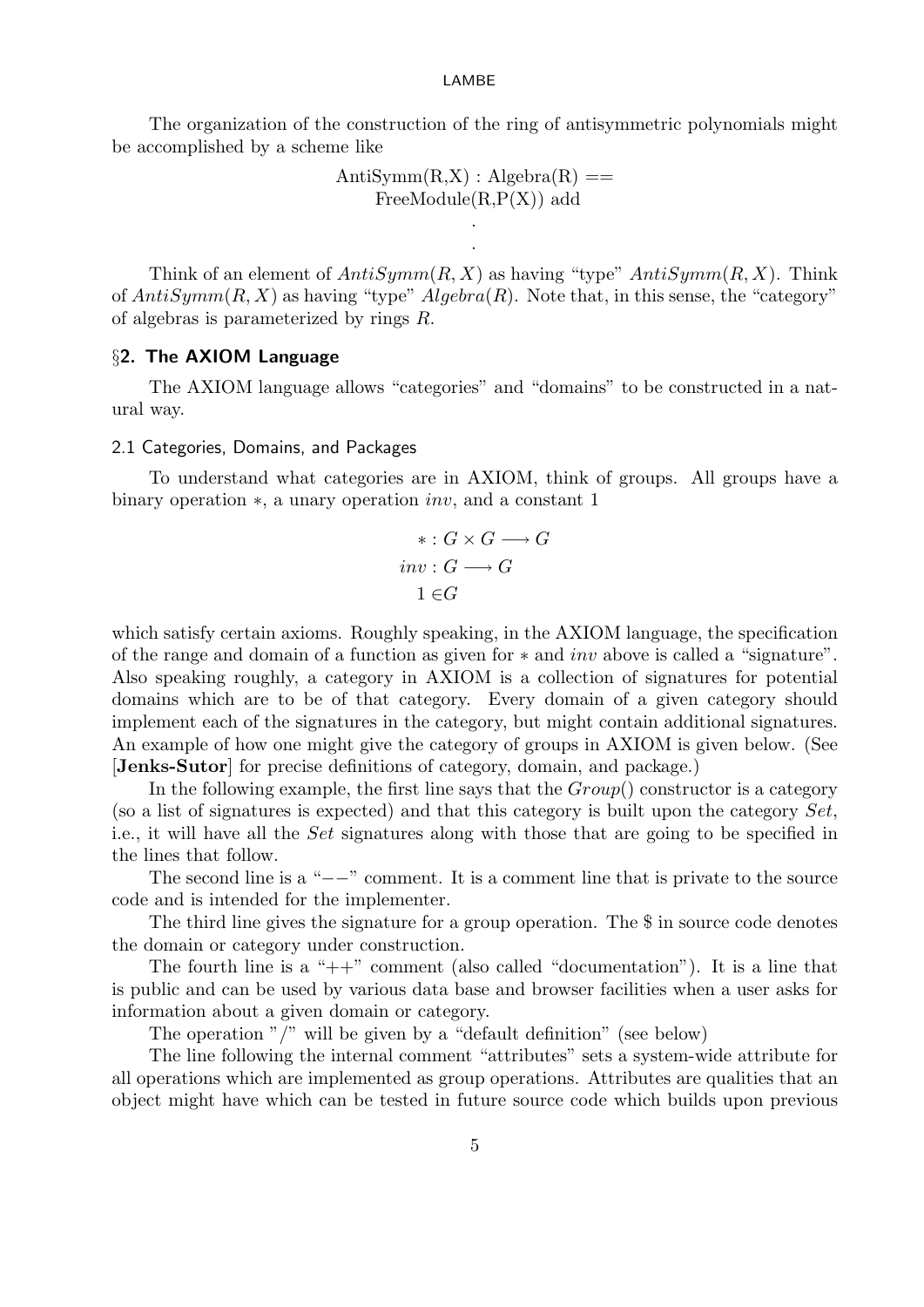source code. Recall the tests "If R is a Field then" and "else if R is a EuclidianDomain" from  $(1.1)$ .

Finally, there is a "default definition" given by the last two lines. Any domain which implements the  $Group()$  signatures will automatically have an implementation of "division" It should be remarked that this discussion has been for the purposes of illustration and while the category  $Groups()$  actually exists in AXIOM, it has a somewhat different (but similar in spirit) implementation.

```
Group() : Category == Set with
       -- operations
       * : (\$, \$) -> \$++ x * y returns the product
       inv : $ -> $
       ++ inv(x) returns the inverse
       1:() \rightarrow $++ 1 is the identity element
       / : ($, $) -> $
       ++ x/y = x * inv(y)++ it is defined in all groups by a default definition
       -- attributes
       associative(*)
     add
       x: $ / y: $ == x * inv(y)
```
Given the AXIOM category Group, one does not necessarily have any group! To obtain a group, one must

- i. implement the group signatures or
- ii. call some "group constructor".

The same holds for all constructors. To explain, one might write

$$
Q := Fraction(Integer)
$$
  

$$
G := Heisenberg(Q)
$$

to obtain the group of  $3 \times 3$  upper triangular matrices with ones along the diagonal and rational number entries. This is an example of how one calls a group constructor (viz.,  $Heisenberg(R)$ ) which has already been implemented in the system. In passing, also note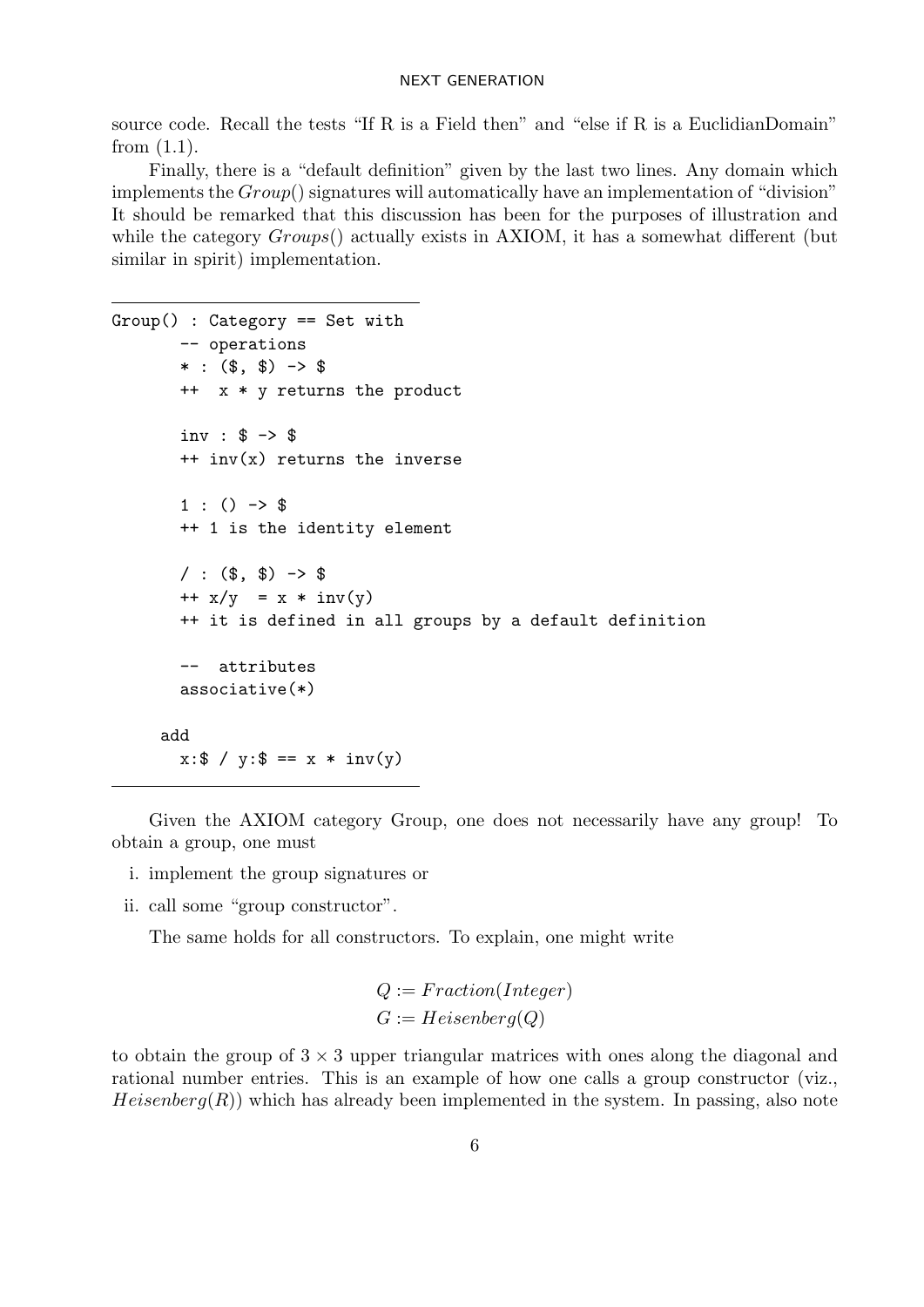that the constructor  $Fraction(R)$  where R is an integral domain already exists in AXIOM. It returns a domain which represents the field of fractions of R.

Given a domain such as  $G$  above, one works with it as follows. To declare some elements to be of type  $G$  write

$$
(x,y,z):G
$$

To make these variables the standard group generators write

$$
x := generator(1)
$$
  

$$
y := generator(2)
$$
  

$$
z := generator(3)
$$

(this assumes that the signature *generator* :  $NNI \rightarrow G$  with the obvious usage exists in the domain  $G$ ). To create some words in  $G$ , for example, write

$$
x * inv(y) * x.
$$

There is also the notion of a "package" in AXIOM. A package is exactly like a domain in the sense that certain signatures are implemented but it only exports operations that work on objects supplied by other domains (it has no signatures with "\$" in them). The purpose of a package is to group together a collection of procedures which may be used for various specialized tasks. For example, one might have a package to implement isomorphisms (coercions) of several types between one domain and another.

#### 2.2 Cosmetic Issues

There is a very rich domain in AXIOM called  $OutputForm$ . Its purpose is to provide the implementor with convenient facilities for displaying an object in a desired form. For example, the free abelian group on n generators  $\{t_1, \ldots, t_n\}$  written multiplicatively might be implemented by defining operations on lists of integers  $[i_1, \ldots, i_n]$ . In any output, it is desirable to represent this list of integers as  $t_1^{i_1} \ldots t_n^{i_n}$ . AXIOM provides for this through the *OutputForm* domain in connection with a *coercion mechanism*.

Every domain must either inherit or implement a signature of the form

$$
coerce: \$ \rightarrow OutputForm.
$$

The purpose of this is to let the AXIOM system know how to output an expression from the given domain. For example, in the free abelian group case above, an implementor might require parameters in the free abelian group constructor which the user is to supply and which will be used to determine the generators of the group. The constructor and its parameters might look like  $FreeAbelian(var, dim)$  where var is of type Symbol and dim is of type  $NNI$ . A call to this constructor might look like

$$
fab4 := FreeAbelian(t, 4).
$$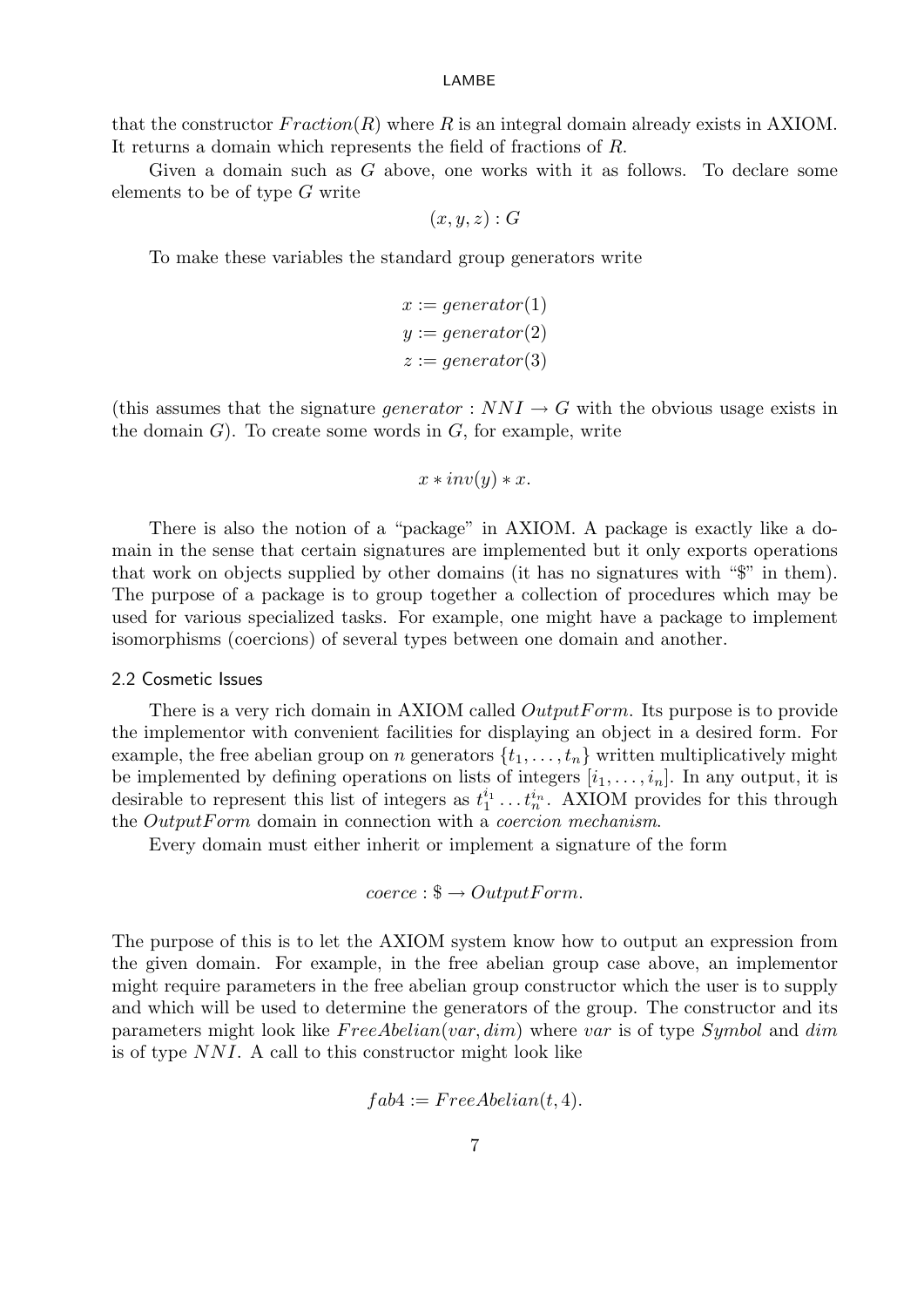In order to accomplish the desired output, the implementor could write something like the following lines.

```
macro Q \equiv 0utputForm
listGens := [sub(t :: O, k :: O) for k in 1..dim].
    .
coerce(x: $): O ==x = 1 \Rightarrow 1 :: 0reduce(*, [listGens.k***x.k::O for k in 1...dim | not zero? x.k]).
```
The first line is a macro. It allows the substitution of O for the longer  $OutputForm$ (macros are also possible in the interpreter).

The second line takes the user input symbol  $t$  and coerces it to  $O$  and also coerces (coercions can be forced by the "::" construct) the  $NNI$ , k to O and then forms a list of t subscripted by k as k ranges through the values 1 to  $dim$ . In other words, it simply forms the list of "output forms"  $[t_1, \ldots, t_n]$ .

The next few lines indicate that there may be some other bits of code which the implementor may have written and the next line starts the implementation of the coercion routine for the domain which is under construction.

The next line states that if the expression is equal to the identity element of the group, then the expression "1" should be output.

The next line applies the multiplication operator ∗ from OutputForm to the list  $[t_1^{x,1},..., t_n^{x,n}]$  which is itself formed using the operation of exponentiation from O.

The multiplication operator from O takes two output forms and returns an output form with just enough space between them to look reasonable for representing the product of two elements. Similarly, the exponential of an output form by another creates an output form which will display in the usual fashion.

As was mentioned earlier, the domain  $OutputForm$  is quite rich. It contains operations to put boxes around objects, place spaces horizontally or vertically, overline or underline, and so on. In addition, the AXIOM system provides for T<sub>F</sub>X output.

### §3. Applications to Research in Algebra

A general method which can be used to attack problems in several areas of mathematics is called "perturbation theory". The basic idea is to realize a given problem as a "perturbation" of a problem with a known solution and then perturb the known solution to obtain a solution to the original problem.

Homological perturbation theory can be applied to obtain small resolutions over several classes of algebras. In this context, one has an algebra  $A'$  which has the same underlying R-module structure as an algebra A. One also has a module  $M'$  over A' with the same underlying R-module structure as a module M over  $A$  (examples will be given later). The objective is to "perturb" a free resolution of M over A to a free resolution of M' over  $A'$ . Thus, one is given

 $(A \otimes X, d) \longrightarrow M \longrightarrow 0$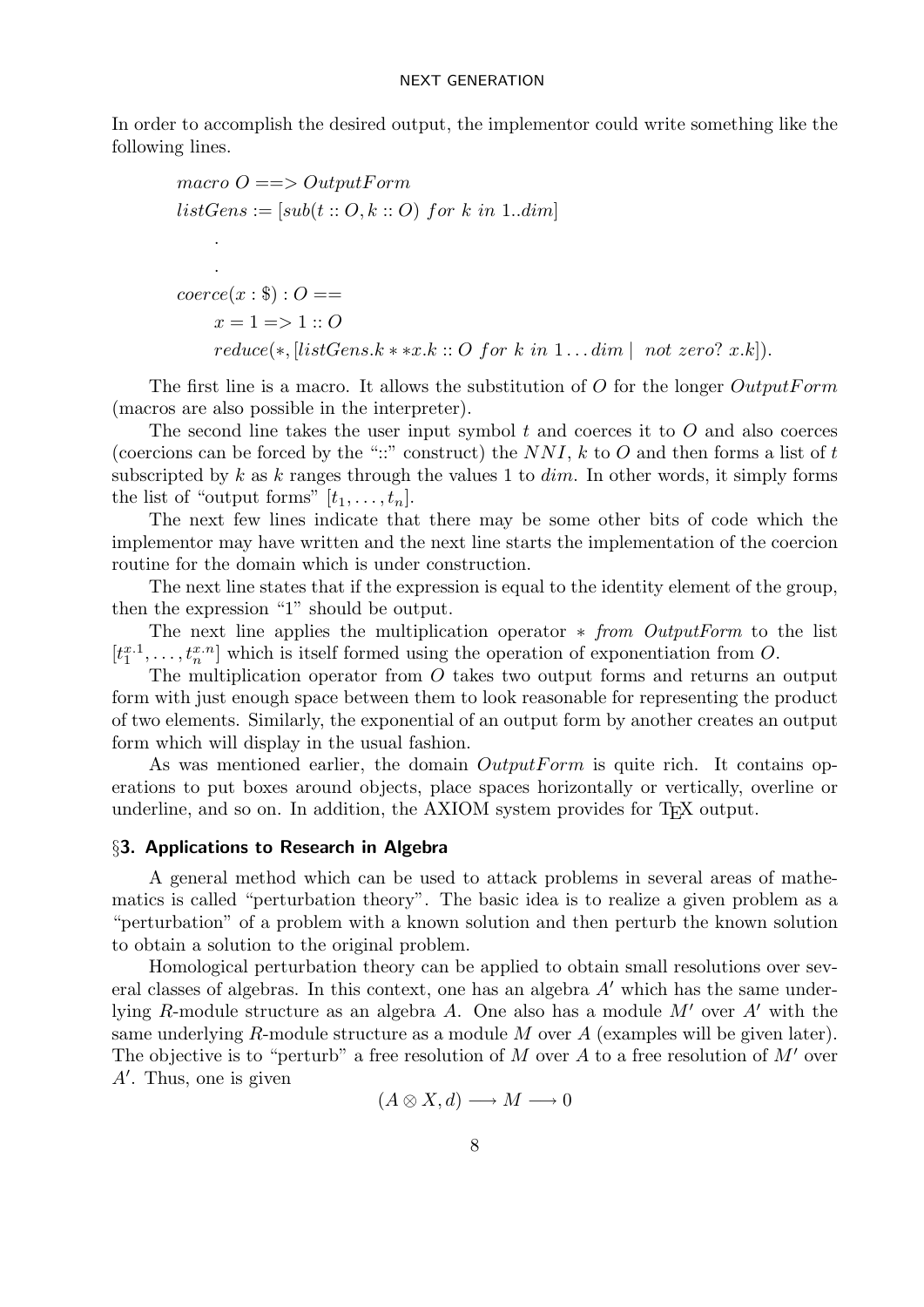and one seeks

$$
(A' \otimes X', d') \longrightarrow M' \longrightarrow 0
$$

obtained from the original resolution by some process. A formal solution to this problem exists [Lambe2], [Lambe3], [Barnes-Lambe]. In order to discuss these concepts further, some notation will be necessary.

#### 3.1 Homological Perturbation Theory

Let  $(X, d)$  denote a differential graded module X over some commutative ring R with unit. Thus  $X = \{X_n\}_{n\geq 0}$  is a sequence of R-modules and there are R-module maps

$$
\ldots X_{n+1} \xrightarrow{d_{n+1}} X_n \xrightarrow{d_n} X_{n-1} \ldots
$$

with

 $d_n d_{n+1} = 0.$ 

The differential module  $(X, d)$  will often be simply denoted by X. When several modules are involved and the differentials need to be distinguished, they will be written as  $d_X$ , etc.

Given two differential modules  $M$  and  $X$ ,  $M$  is said to be a *strong deformation re*traction (SDR) of  $X$  when there exist maps

$$
M \xrightarrow{\nabla} X, \quad X \xrightarrow{f} M
$$

and

$$
X \xrightarrow{\phi} X
$$

such that the following identities hold.

$$
\nabla f = 1_M, \quad f\nabla = 1_X - (d\phi + \phi d),
$$

$$
f\phi = 0, \quad \phi\nabla = 0, \quad \phi\phi = 0.
$$

A fundamental theorem on transferring differentials from one object to another is the "basic perturbation lemma" (see, for example, [Shih], [Brown], [Gugenheim], [Lambe-Stasheff], [Hübschmann], [Barnes-Lambe]).

### 3.1.1. Theorem (Basic Perturbation Lemma): Given SDR–Data

$$
((X,d) \xrightarrow{ \nabla \ } (Y,d), \phi)
$$

and a new differential D on Y, let  $t = D - d$  and more generally

$$
t_{n+1} = (t\phi)^n t, \quad n \ge 0.
$$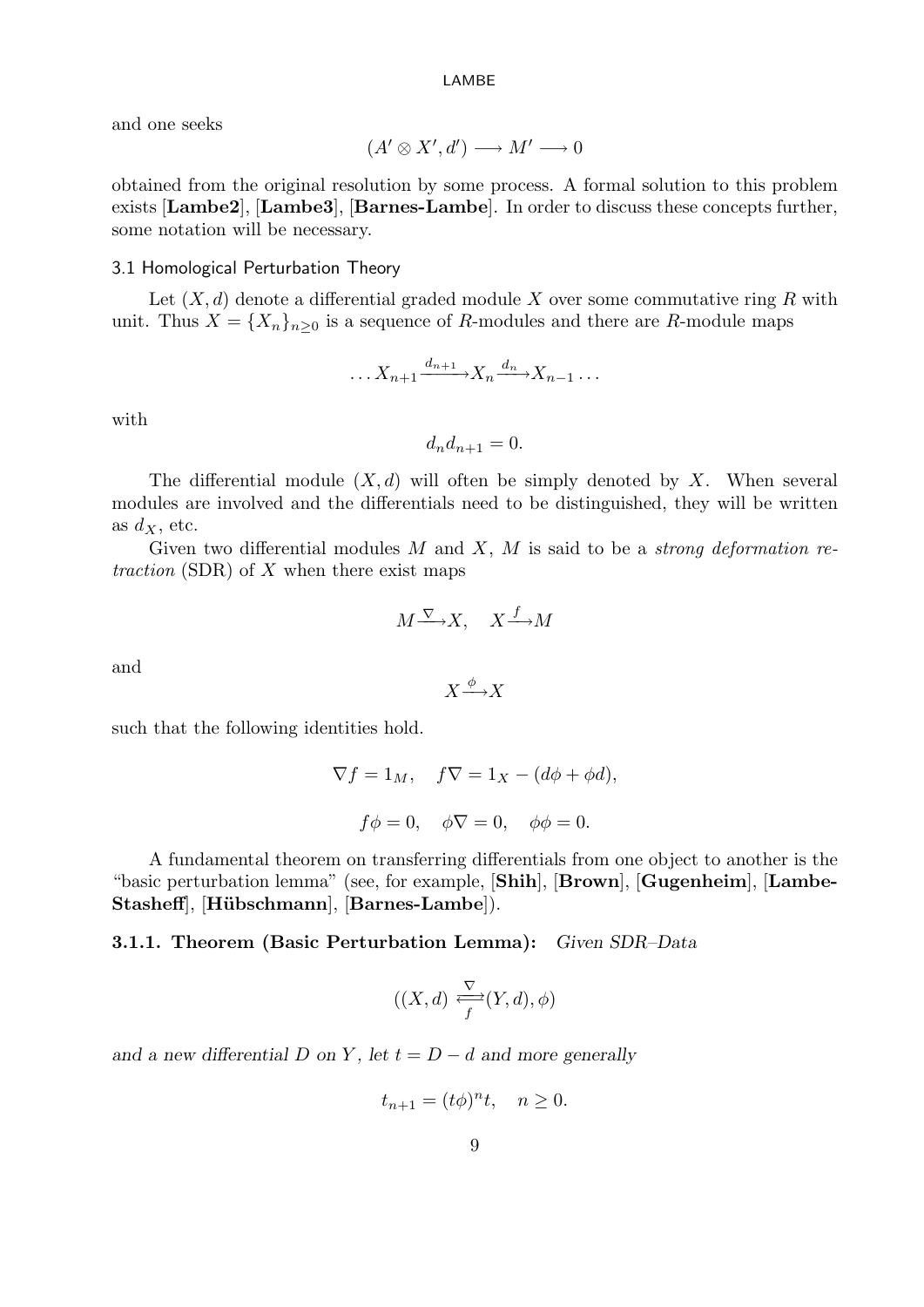For each *n*, define (on  $X$ )

$$
\partial_n = d + f(t_1 + t_2 + \dots + t_{n-1})\nabla
$$
  

$$
\nabla_n = \nabla + \phi(t_1 + t_2 + \dots + t_{n-1})\nabla
$$

and (on  $Y$ )

$$
f_n = f + f(t_1 + t_2 + \dots + t_{n-1})\phi
$$
  

$$
\phi_n = \phi + \phi(t_1 + t_2 + \dots + t_{n-1})\phi.
$$

If the limit exists, new SDR–data

$$
((X,\partial_{\infty})\,\frac{\nabla_{\infty}}{f_{\infty}}(Y,d+t),\phi_{\infty})).
$$

is obtained.

Remark: There are situations in which the limit does not exist, but there are many classes of examples for which it does. One criterion that is often used is the existence of a filtration for which  $t\phi$  can be shown to be nilpotent in any finite degree. There are however other criteria ([Gugenheim], [Barnes-Lambe]).

To apply this algorithm to the case of "perturbing" a given resolution as mentioned above, the following method can be attempted.

 $(3.1.2)$  Find an SDR of X into the bar construction (see below) of A

$$
(A \otimes X \xrightarrow{ \nabla \ } B(A), \phi)
$$

(3.1.3) Use the additive isomorphism  $B(A) \cong B(A')$  to "transfer" the differential of  $B(A)$  down to  $A \otimes X'$  using the formulae in (3.1.1).

This method has been discussed in some detail in [Lambe2] and [Lambe3].

### 3.2. Application to Group Cohomology

Consider the following class of groups  $G_q$  and H from [Lambe2]. For a fixed integer q, let

$$
G_q = \left\{ \begin{pmatrix} 1 & x & q^{-1}z \\ 0 & 1 & y \\ 0 & 0 & 1 \end{pmatrix} \mid x, y, x \in Z \right\}
$$

and give  $G_q$  the operation of matrix multiplication. This is an example of a polynomial group law on  $\mathbb{Z} \times \mathbb{Z} \times \mathbb{Z} = \mathbb{Z}^3$ .

Let

$$
H=\mathcal{G}\times\mathbb{Z}
$$

where  $\mathbb Z$  is the additive group of integers and  $\mathcal G = \mathbb Z + i\mathbb Z$  is the additive group of Gaussian integers. The multiplication is given as follows. Let  $g_1 = x_1 + x_2i$ ,  $g_2 = y_1 + y_2i$ .

$$
(g_1, x_3)(g_2, y_3) = (g_1 + i^{x_3}g_2, x_3 + y_3).
$$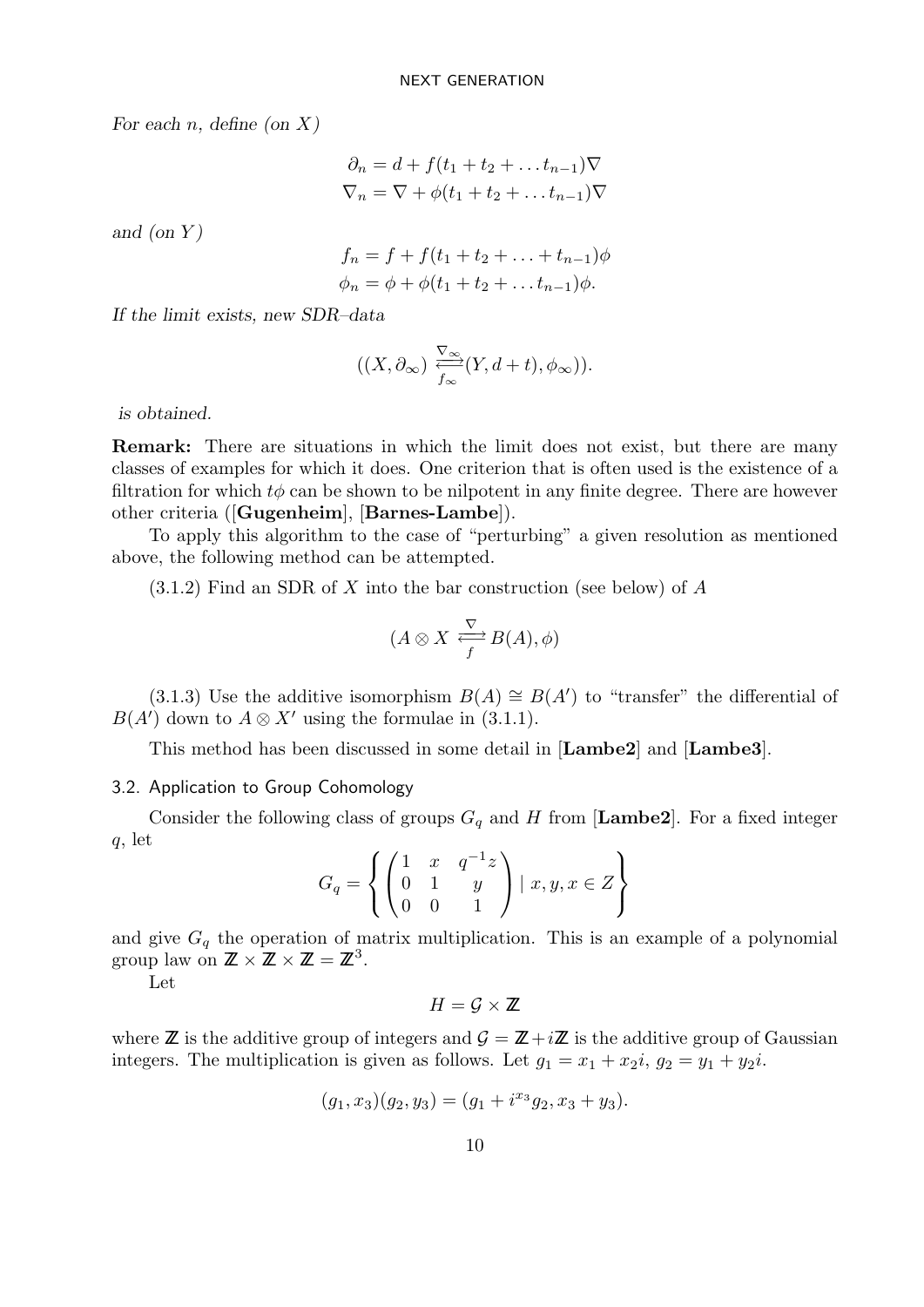Note that

$$
i^{x_3}g_2 = y_1s_1 - \frac{x_3y_2\pi}{2}s_2 + (y_2s_1 + \frac{x_3y_1\pi}{2}s_2)i
$$

where

$$
s_1 = \sum \frac{(-1)^k (x_3^2 \pi^2)^k}{4^k (2k)!} \quad s_2 = \sum \frac{(-1)^k (x_3^2 \pi^2)^k}{4^k (2k+1)!}.
$$

Thus, here is an example of a convergent power series group law on  $\mathbb{Z}^3$ .

$$
(x_1, x_2, x_3)(y_1, y_2, y_3) =
$$
  

$$
(x_1 + y_1, x_2 + y_2, x_3 + y_3) + (\frac{-x_3y_2\pi}{2} + (\frac{x_3y_1\pi}{2})i, 0) + O(\ge 3).
$$

More generally, think of groups K with underlying set  $\mathbb{Z}^n$  with group law either a polynomial or a convergent power series In any case, think of the group ring  $\mathbb{Z}(K)$  as a perturbation of the ring of finite Laurent polynomials

$$
A = Z[t_n^{-1}, \dots, t_1^{-1}, t_1, \dots, t_n]
$$

which is itself the group ring of the free abelian group  $(\mathbb{Z}^n, +, 0)$ . In the case of the family  $G_q$  above, since there is clearly an isomorphism with the family of operations  $\rho_q$  on  $\mathbb{Z}^3$ given by

$$
(x_1, x_2, x_3)(y_1, y_2, y_3) = (x_1 + y_1, x_2 + y_2, x_3 + y_3 + qx_1y_2),
$$

one sees that

$$
\lim_{q \to 0} G_q \cong \mathbb{Z}^3
$$

and  $\mathbb{Z}(G)$  is actually a deformation of the ring of Laurent polynomials [Lambe3].

The homology of a group  $G$  is the homology of the complex

 $\mathbb{Z} \otimes_{\mathbb{Z}/G} B(\mathbb{Z}(G))$ 

where it is recalled that the bar construction resolution  $B(A)$  of an algebra A is a free A-module and resolution  $B(A) \longrightarrow \mathbb{Z} \to 0$ . It is given by

$$
B(A) = A \otimes \overline{B}(A), \quad \overline{B}(A) = \sum_{n=0}^{\infty} \overline{B}_n(A)
$$

$$
\overline{B}_n(A) = \otimes^n \overline{A}
$$

where it is assumed that  $A$  is augmented with unit

$$
0\longrightarrow R {\overset{\sigma}{\longrightarrow}} A {\overset{\epsilon}{\longrightarrow}} R\longrightarrow 0
$$

and  $\overline{A} = A/\sigma(R)$ . The differential in  $B(A)$  is given by

$$
\partial [b_1|\dots|b_n] = [b_2|\dots|b_n] + \sum \pm [b_1|\dots|b_ib_{i+1}|\dots|b_n]
$$
  

$$
\pm [b_1|\dots|b_{n-1}].
$$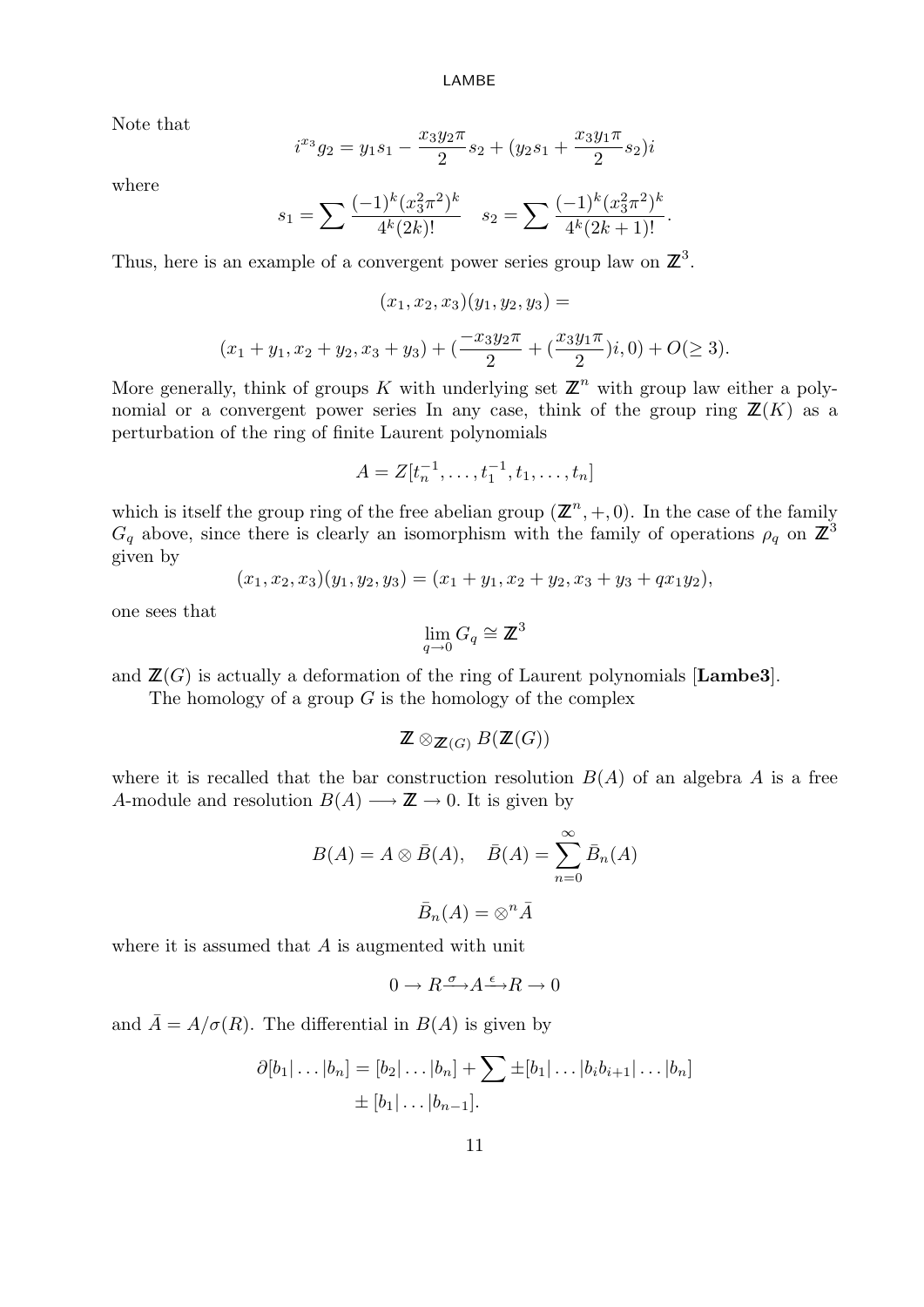See [MacLane] for details about the bar construction.

To compute the necessary formulae in the case of the perturbations of the abelian group law above, one requires the following objects

- i.) The abelian group  $\mathbb{Z}^n$ .
- ii.) The group  $G = (\mathbb{Z}^n, \rho), \rho(x, y) = x + y + \wp(x, y)$ .
- iii.) The group ring A of  $\mathbb{Z}^n$  (Laurent polynomials).
- iv.) The group ring of  $G$ , a perturbation of the Laurent polynomials.
- v.) The bar constructions  $B(A)$  and  $B(\mathbb{Z}(G))$ .
- vi.) An SDR  $(A \otimes E[u_1, \ldots, u_n] \stackrel{\nabla}{\longleftrightarrow}$  $\rightleftarrows{B(A),\phi}$  (see [**Lambe2**], [**Lambe3**] and the references given there), and

vii.) The additive isomorphism  $B(\mathbb{Z}(G)) \cong B(A)$ .

These objects and the calculations necessary for (3.1.1) have been implemented and carried out in AXIOM. To describe what it looks like, suppose that there are domain constructors

FreeAb(n), (the free abelian group of rank n),

 $CEMTKRes(n)$ , (Cartan-Eilenberg-MacLane-Tate-Koszul Resolution),

 $BarCons(R, G)$ , (the bar construction of  $R(G)$ ),

 $SdrFreeAb(n)$ , (the strong deformation retraction mentioned above),

and

 $LagRes(n, xVar, yVar, p)$ , (a package, LinearAffineGroupResolution), which implements the additive isomorphism needed in (3.1.3).

The domain constructor  $FreeAb(n)$  represents the free abelian group on n generators  $t_1, \ldots, t_n$  written multiplicatively. It has signatures like

$$
generator: NNI->\$
$$

where  $generator(i) = t_i$ , etc. Let

$$
A = Z[t_n^{-1}, \dots, t_1^{-1}, t_1, \dots, t_n]
$$

be the group ring of the free abelian group on  $n$  generators. The group ring constructor exists in AXIOM, but so does the monoid ring and, for our purposes, the monoid ring suffices. Thus, take

 $A = MonoidRing(Integer, FreeAb(n)).$ 

The domain constructor  $CEMTKRes(n)$  represents the resolution

$$
(A \otimes E[u_1, \ldots, u_n], d, \varphi) \xrightarrow{\epsilon} \mathbb{Z} \to 0
$$

where the differential  $d$  is given by

$$
d(p) = 0, \quad d(u_i) = t_i - 1
$$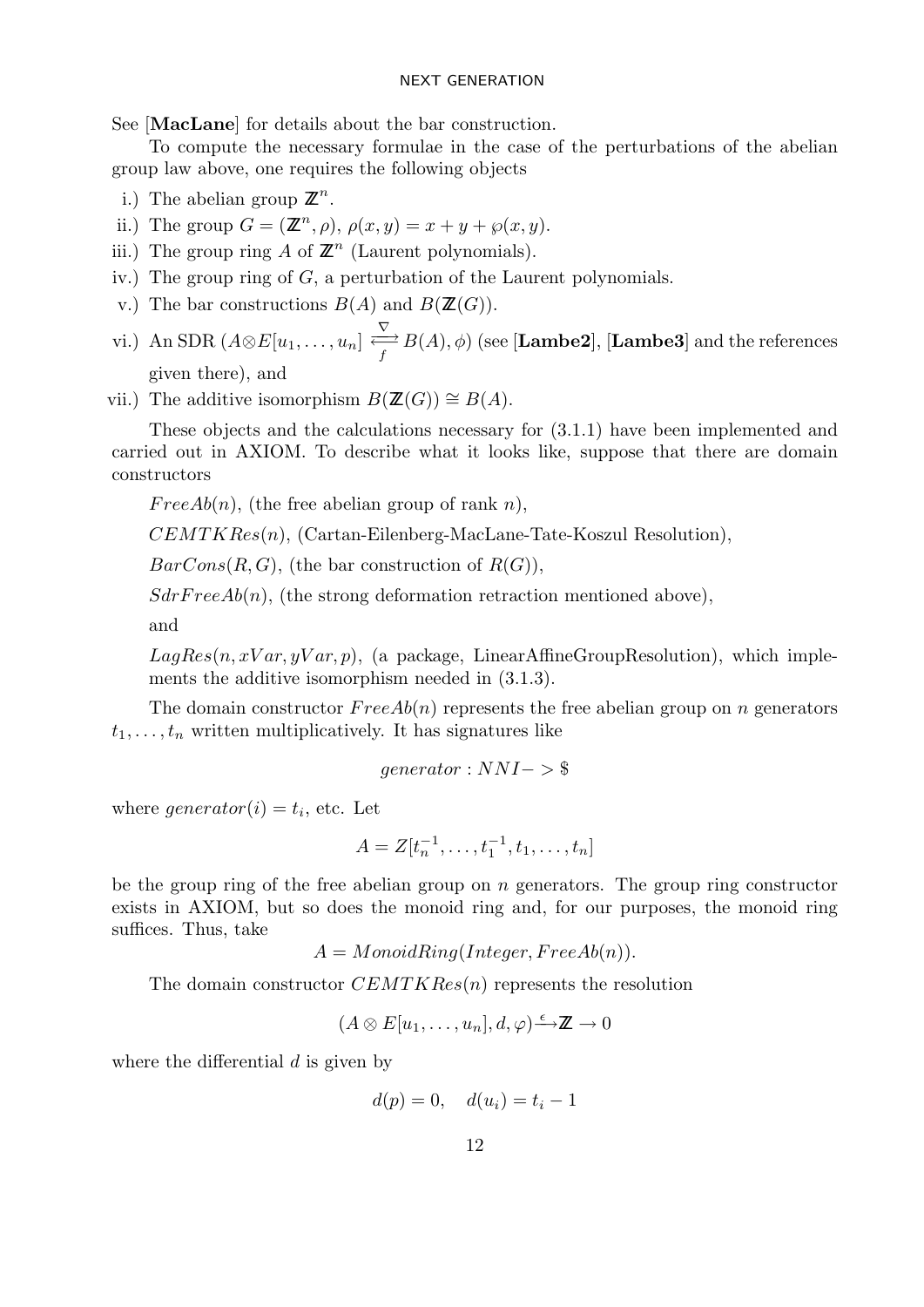for  $p \in A$  (d is extended as a derivation of the whole algebra).

The augmentation  $\epsilon$  is given by

$$
\epsilon(t^i) = 1, \quad d(t^i u_I) = 0
$$

where  $u_I = u_{i_1} \dots u_{i_k}$  for an index set  $I = \{i_1, \dots, i_k\}$  with  $k \geq 1$ . An explicit contracting homotopy  $\varphi$  exists, and in fact a general formula for it was derived through the use of AXIOM (see [Lambe3] and below). This was done through a sort of "bootstrap" process – recursive formulae were known, and by calculating enough examples a general formula was found. The recursive formulae are rather complex and unwieldy so that hand calculation is overly tedious. In fact, as can be seen from examples below, the closed formulae for  $\varphi$ are also rather complex and tedious to deal with by hand. One may still use a computer to deal with them but, if one has closed formulae (as opposed to recursive formulae), one can write routines that are tremendously more efficient than recursive forms. This is an important issue and we will surely see more and more of this sort of bootstrap process in many areas of application in the future.

The domain  $CEMTKRes(n)$  has the signatures

$$
generator: NNI \rightarrow \$
$$
  
diff: \\$ \rightarrow \\$  
phi: \\$ \rightarrow \\$  
terms: \\$ \rightarrow List(\\$)  
homogeneous? : \\$ \rightarrow Boolean

among others. They have the obvious meanings. The function  $diff$  gives the differential d above, terms gives a list of the terms in a given expression, and homogeneous? checks to see if a given expression is of one degree (and not a linear combination of terms of mixed degrees).

The domain constructor  $BarCons(R, G)$  has the expected signatures, including the standard contracting homotopy s.

The package constructor  $SdrFreeAb(n)$  implements the SDR

$$
(A \otimes E[u_1, \ldots, u_n] \xrightarrow{\nabla} B(A), \phi)
$$

mentioned above. It has signatures

$$
inclusion:CEMTKRes(n) \rightarrow BarCons(Integer, FreeAb(n))
$$
  
projection: BarCons(Integer, FreeAb(n)) \rightarrow CEMTKRes(n)  
homotopy: BarCons(Integer, FreeAb(n)) \rightarrow BarCons(Integer, FreeAb(n))

among others.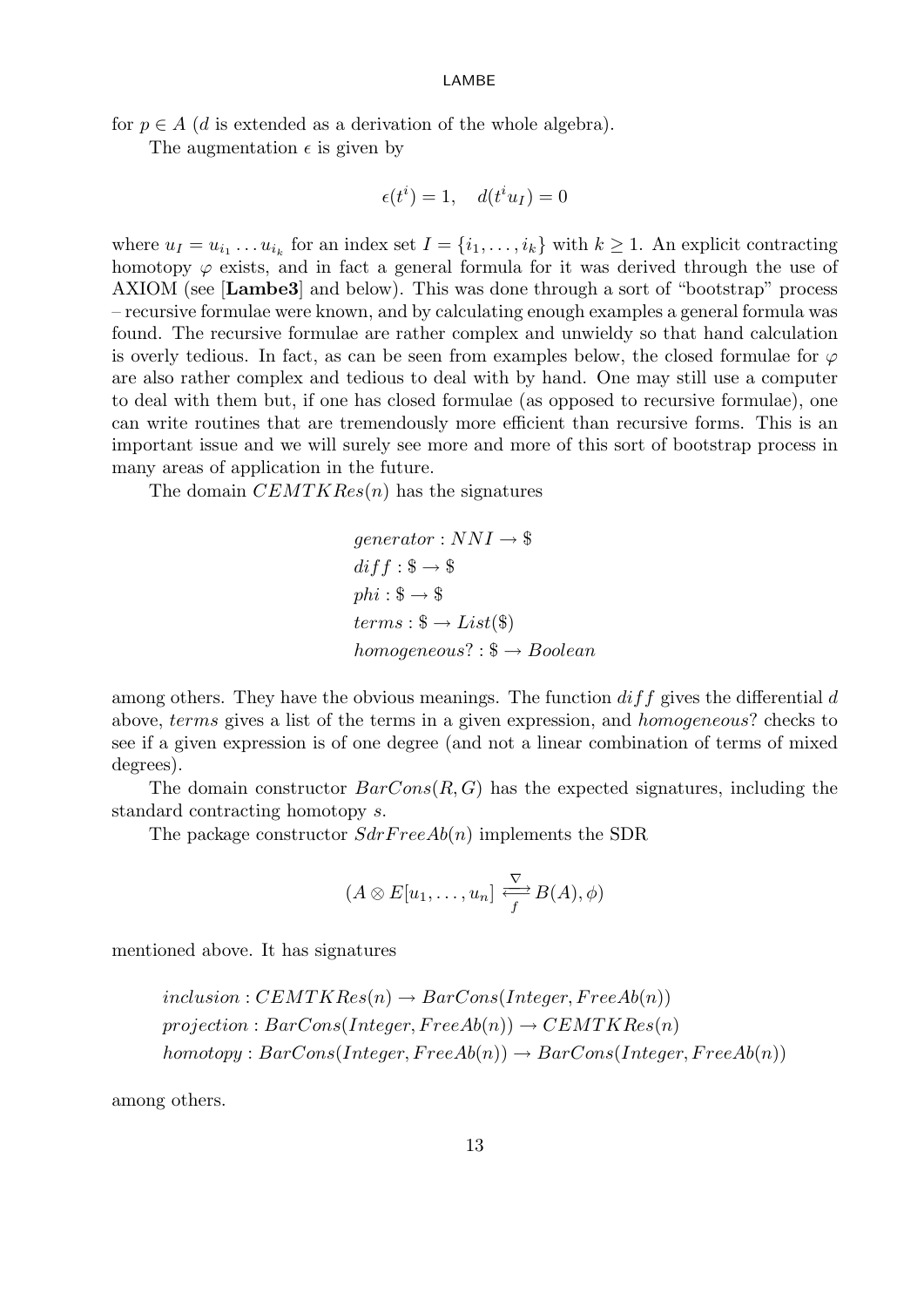The package constructor  $LagRes(dim, xVar, yVar, p)$  implements several auxiliary signatures necessary to carry out the steps of the perturbation method mentioned above. It has

 $barG2barZ : barG \rightarrow barZ$  $barZ2barG$ :  $barZ \rightarrow barG$  $basis: () \rightarrow List(CEMTKRes(n))$  $t : barZ \rightarrow barZ$  $thpi : barZ \rightarrow barZ$ 

among other signatures, where

 $bar Z = BarCons(Integer, FreeAb(n)),$  $barG = BarCons(Integer, G)$ 

and G is the group whose polynomial group law is given by the polynomial  $p$  in arguments  $xVar$  and  $yVar$ . The function  $barG2barZ$  implements the additive isomorphism mentioned above in (3.2) vii.), and  $barZ2barG$  is its inverse. The function basis gives the list of basis (over  $A$ ) elements for the exterior algebra

$$
\{1, u_1, \ldots, u_n, u_1 u_2, \ldots, u_1 u_2 \ldots u_n\}
$$

 $(2^n$  elements). It takes no arguments. The function t implements the difference of the abelian group law differerential and the "perturbed" group law differential needed for  $(3.1.1)$  and the function thpi is the composite to mentioned in  $(3.1.1)$ .

It should be pointed out that these domains and packages as well as some of the categories and domains on which they were built were not a part of the basic AXIOM system distributed by NAG. The author needed to implement all the necessary objects, but it was possible to do this in a very convenient manner following the ideas already outlined as well as those outlined in [Lambe1]. The complete source code is available from the author.

Assuming that we have all the above, here is an actual AXIOM input file which does the calculation for the group G of upper triangular  $3 \times 3$  matrices in (3.2) at the value  $q=1$ .

```
-- alternate names for some domains used
L := ListP := Polynomial
I := Integer
-- Set up for the Heisenberg Group
dim := 3
fab := FreeAb dim
cem := CEMTKRes dim
bar := BarCons(I, fab)
```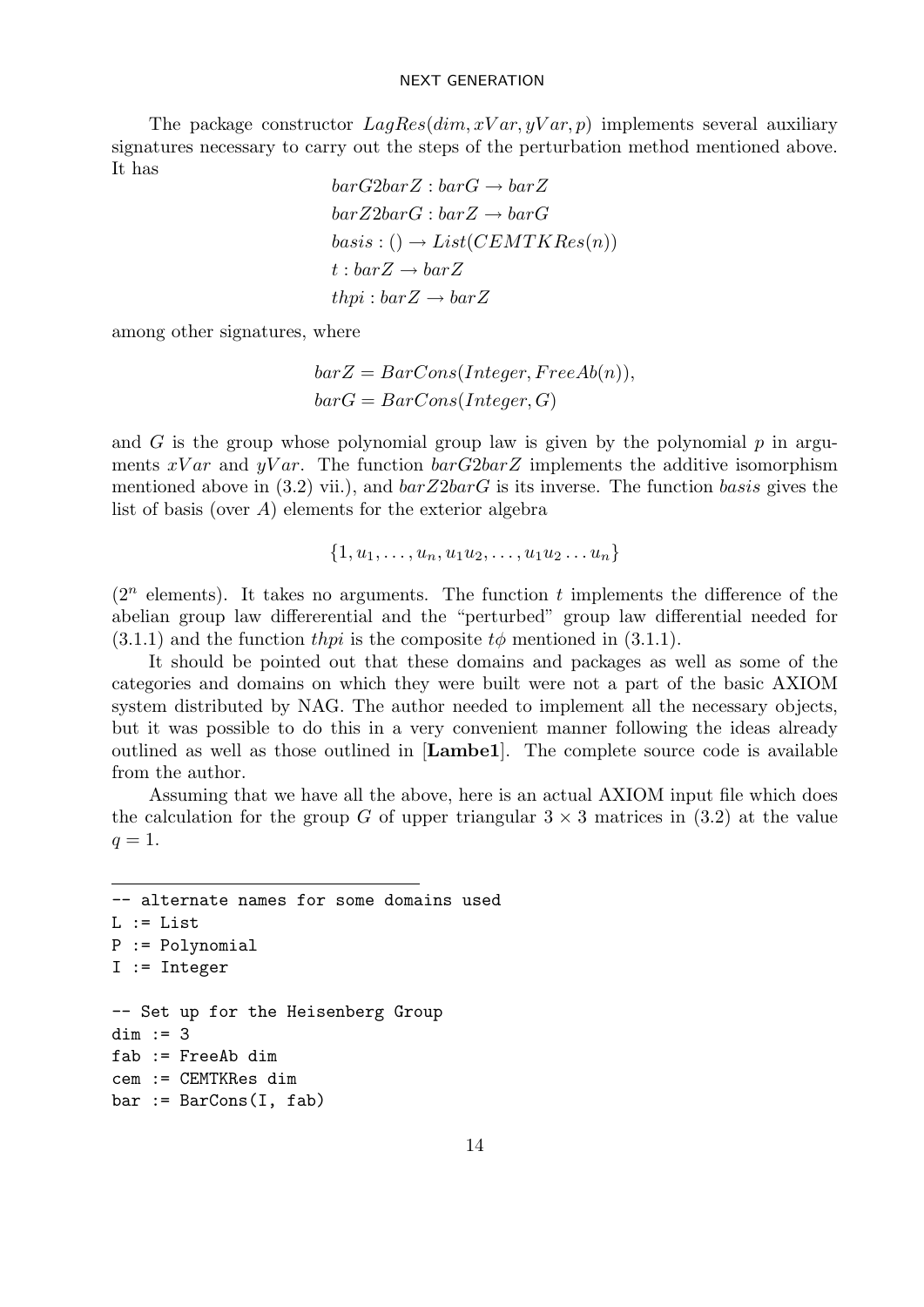```
sdr := SdrFreeAb dim
xVar: L \text{ Symbol} := [x1, x2, x3]yVar: L Symbol := [y1, y2, y3]
-- Give the group law
p : L P I := [x1 + y1, x2 + y2, x3 + y3 + x1 * y2]respkg := LagRes(dim, xVar, yVar, p, inv)
extBasis := basis()$respkg
image := [inclusion(l)$sdr for l in extBasis]
timage := [t(1)$respkg for 1 in image]
extRank := 2**dim - 1
-- We now need to apply tphi iteratively
-- until each term vanishes, i.e., until
-- (tphi)**n(timage) = 0
lim: L bar := [ [ ] for i in 1..extRank]
for i in 1..extRank repeat
   tmp := timage.i
   tmp := tphi(tmp)$respkg
   lim.i := const(tmp, lim.i)while not(tmp = 0) repeat
      tmp := tphi(tmp)$respkg
      \lim i := \text{cons}(\text{tmp},\lim i)-- Now compute the projections
ftimage := [projection(l)$sdr for l in 1..extRank]
partials: L L cem := [ [ ] for i in 1..extRank]
for i in 1..extRank repeat
   partials.i := [proj(k)$sdr for k in lim.i]
-- Now the differentials
dcem := [diff l for l in extBasis]
dinfty := [</math> <math>dcem.i + ftime, i + reduce(+, partials.i) ]</math>for i in 1..extRank]
```
A similar calculation can be set up and run for the power series group law for H above. The results of these calculations are quite orderly. For the power series group law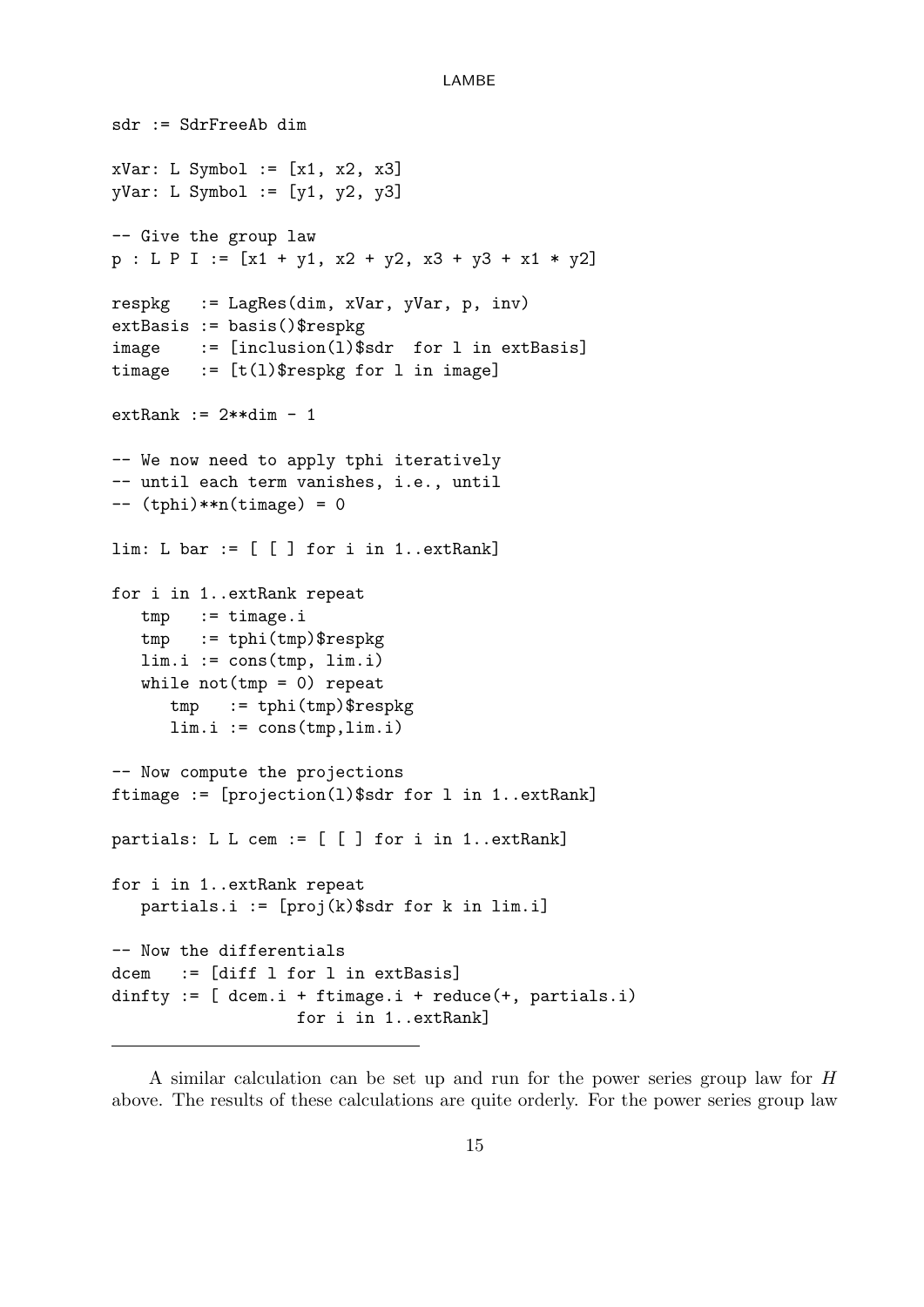we have obtained the resolution

$$
(Z(G) \otimes E[u_1, u_2, , u_3], d)
$$
  
\n
$$
d(u_i) = t_i - 1
$$
  
\n
$$
d(u_1u_2) = (t_1 - 1)u_2 - (t_2 - 1)u_1
$$
  
\n
$$
d(u_1u_3) = (t_2 - 1)u_3 + u_2 + t_3u_1
$$
  
\n
$$
d(u_2u_3) = -(t_1^{-1} - 1)u_3 - t_3u_2 - t_1^{-1}u_1
$$
  
\n
$$
d(u_1u_2u_3) = u_2u_3 - (t_1^{-1} - 1)u_1u_3 - (t_1 - t_3)u_1u_2.
$$

Clearly, the homology (or cohomology), for example, of the group  $H$  with  $\mathbb Z$  coefficients can be easliy read from this.

#### §4. Abstractly Symbolic Domains of Computation

Given the power and convenience of a system like AXIOM, one is tempted to wonder if the type of calculation done above for an individual group can be achieved for a parameterized class of groups like the class  $G_q$  in (3.2) which is parameterized by q. At least a part of the issue in doing that involves some difficulties in manipulating the SDR data from  $(3.2)$  vi.) in a way that allows one to keep q "symbolic". To understand this, consider the case  $n = 1$  of the SDR in (3.2) vi.).

$$
(A\otimes E[u]\stackrel{\nabla}{\underset{f}{\rightleftarrows}}B(A),\phi)
$$

where

$$
A = \mathbb{Z}[t^{-1}, t].
$$

The maps f and  $\phi$  crucial to the perturbative method outlined above are completely determined by a contracting homotopy  $\varphi$  on  $A \otimes E[u]$ . In fact, this is true in much more generality (see [Lambe3] for details). The equation that determines a contracting homotopy is

$$
d\phi + \phi d = 1.
$$

In this one-dimensional case, it is not hard to solve this equation for  $\varphi$  given d and the augmentation already mentioned (for  $CEMTKRes(n)$  in (3.2)). In fact, a solution is

$$
\varphi(t^i) = \frac{t^i - 1}{t - 1}u, \quad \varphi(t^i u) = 0.
$$

Now  $\nabla$ , f, and  $\phi$  are determined by the formulae

$$
\nabla(u_I) = s \nabla(du_I), \quad f(\bar{b}) = sf(\partial \bar{b}), \quad \phi(\bar{b}) = -s(\nabla f(\bar{b}) + \phi \partial(\bar{b}))
$$

defined on "reduced elements", i.e., elements of  $E[u_1, \ldots, u_n]$  and  $\bar{B}(A)$  and extended Alinearly over all their domains. In the one-dimensional case, it is easy to see that a formula for  $f$  is therefore

$$
f([ti]) = \frac{ti - 1}{t - 1}u
$$

$$
f([ti1 | ... |tik]) = 0, \text{ if } k > 1.
$$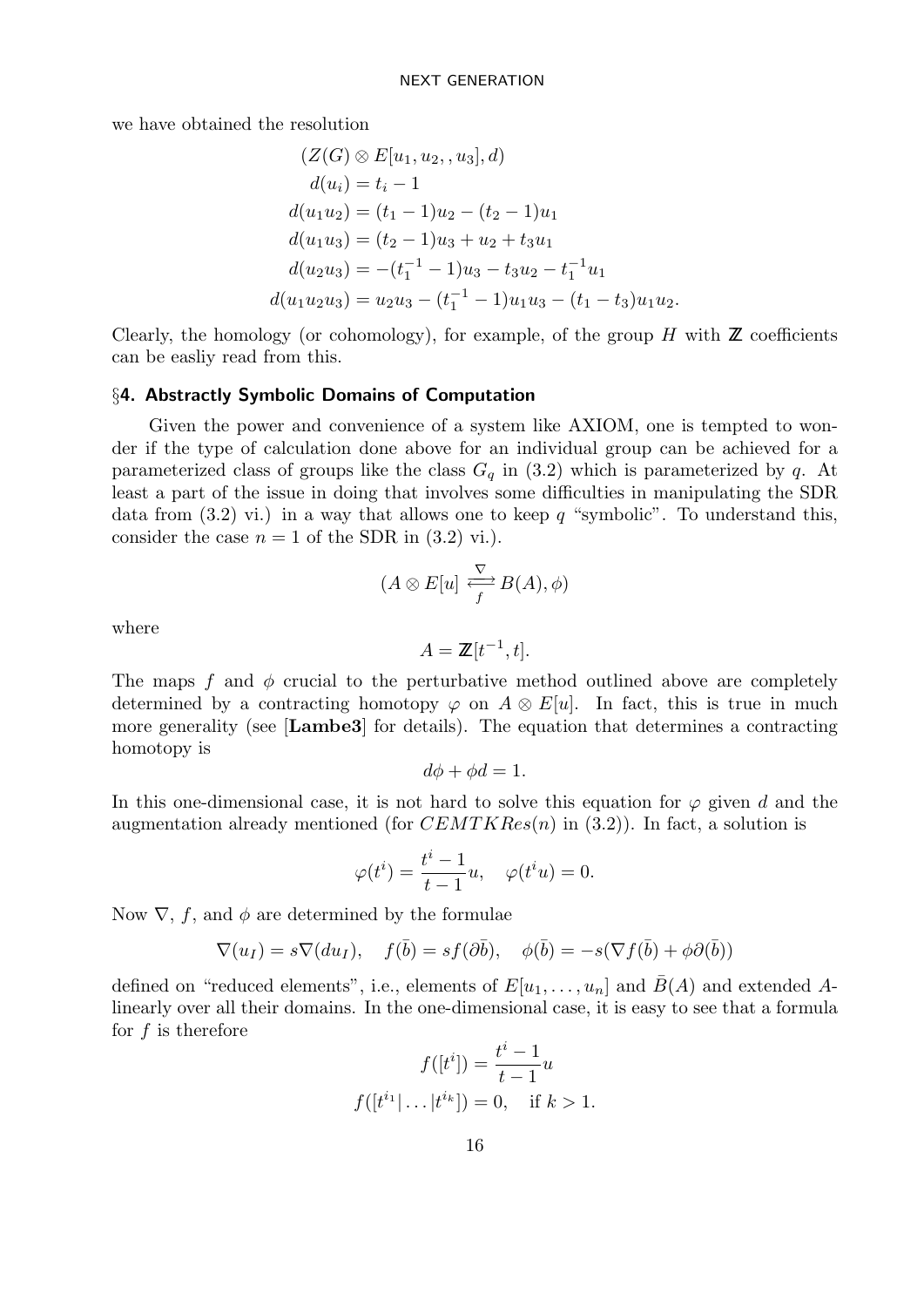Now the higher-dimensional cases of this are also needed. For example, the 3-dimensional case is needed for the class  $G_q$ , In dealing with the formulae in (3.1.1) some functions need to be iterated over quantities involving the coefficient  $\frac{t^{i}-1}{t-1}$  $\frac{t^2-1}{t-1}$ . Of course, to evaluate these iterations, one can expand

$$
\frac{t^{i}-1}{t-1} = \sum_{j=0}^{i-1} t^{j},
$$

but then one has to wonder about representing not only the symbolic exponent, but now also the symbolic limit on the summation! This is a serious issue, particularly because in the iterations necessary one does indeed encounter applications of  $\varphi$  to coefficients like  $t^i-1$  $t_{t-1}^{t-1}$ . One solution that has been quite successful is to encode the "symbolic summation" as

$$
t^{\{i\}} = \frac{t^i - 1}{t - 1}
$$

for  $i$  any integer. Thus,

 $f(t^i) = t^{\{i\}_1}u$ 

and by definition we take

$$
f(t^{\{i\}_1}) = t^{\{i\}_2}u
$$

and so on to recursively define  $t^{\{i\}_n}$ . For the purposes of the perturbation calculations necessary in this class of problems, there is an "algebra of exponents" for such "symbolically exponentiated" quantities and, given the flexible extensibility of the AXIOM system, it has been possible to develop an actual domain of computation for such symbolic calculations. With these "symbolic domains", it has been possible to calculate closed formulae for the perturbation steps needed for the resolution calculations mentioned above. For example, a class of resolutions parameterized by q for the class of groups  $G<sub>q</sub>$  parameterized by q may be derived. These 3-dimensional results are summarized below. See [Lambe2] and [Lambe3] for more complete results and details.

The SDR

$$
(A \otimes E[u_1, u_2, u_3] \xrightarrow{ \nabla \ } B(A), \phi)
$$

for the group ring

$$
A = Z[t_3^{-1}, t_2^{-1}, t_1^{-1}, t_1, t_2, t_3]
$$

is given as follows. The differential  $d$  is

$$
d(p) = 0
$$
  

$$
d(u_i) = t_i - 1.
$$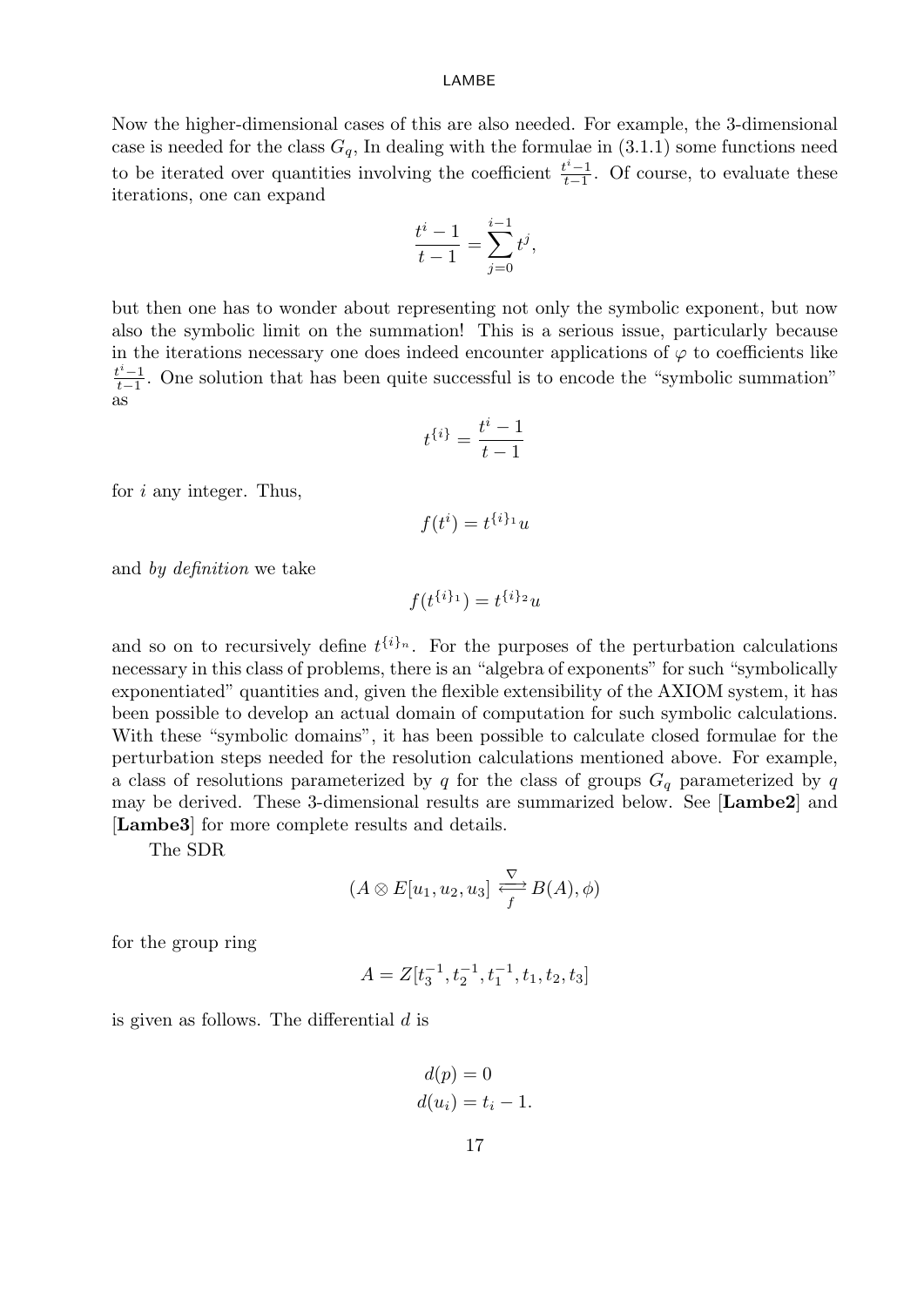The contracting homotopy  $\varphi$  on  $A \otimes E[u_1, u_2, u_3]$  is given by

$$
\varphi(t^{i_1}t^{i_2}t^{i_3}) = t^{\{i_1\}}u_1 + t_1^{i_1}t_2^{\{i_2\}}u_2 + t_1^{i_1}t_2^{i_2}t_3^{\{i_3\}}u_3
$$
  

$$
\varphi(t^{i_1}t^{i_2}t^{i_3}u_1) = t_1^{i_1}t_2^{\{i_2\}}u_2u_1 + t_1^{i_1}t_2^{i_2}t_3^{\{i_3\}}u_3u_1
$$
  

$$
\varphi(t^{i_1}t^{i_2}t^{i_3}u_2) = t_1^{i_1}t_2^{i_2}t_3^{\{i_3\}}u_3u_2
$$
  

$$
\varphi(t^{i_1}t^{i_2}t^{i_3}u_3) = 0
$$
  

$$
\varphi(t^{i_1}t^{i_2}t^{i_3}u_1u_2) = t_1^{i_1}t_2^{i_2}t_3^{\{i_3\}}u_1u_2u_3
$$
  

$$
\varphi(t^{i_1}t^{i_2}t^{i_3}u_1u_3) = 0
$$
  

$$
\varphi(t^{i_1}t^{i_2}t^{i_3}u_2u_3) = 0
$$
  

$$
\varphi(t^{i_1}t^{i_2}t^{i_3}u_1u_2u_3) = 0.
$$

The inclusion, (related to the well-known "shuffle product"), is

$$
\nabla(u_i) = [t_i]
$$
  
\n
$$
\nabla(u_i u_j) = [t_i|t_j] - [t_j|t_i]
$$
  
\n
$$
\nabla(u_1 u_2 u_3) = [t_1|t_2|t_3] - [t_1|t_3|t_2] - [t_2|t_1|t_3]
$$
  
\n
$$
+ [t_2|t_3|t_1] + [t_3|t_1|t_2] - [t_3|t_2|t_1].
$$

The projection in one degree is

$$
f([t^{i_1}t^{i_2}t^{i_3}]) = t_1^{i_1}t_2^{i_2}t_3^{\{i_3\}}u_3 + t_1^{i_1}t_2^{\{i_2\}}u_2 + t_1^{\{i_1\}}u_1.
$$

The other degrees for the projection as well as a formula for the homotopy will be omitted here since they are given in the references already mentioned. In this dimension it is not overly difficult, but still tedious, to compute these formulae by hand. This case and higher dimensions were successfully (and conveniently) computed entirely in AXIOM.

Consider the class of groups

$$
G_q = \left\{ \begin{pmatrix} 1 & x & q^{-1}z \\ 0 & 1 & y \\ 0 & 0 & 1 \end{pmatrix} \mid x, y, z \in \mathbb{Z} \right\}.
$$

once again. A resolution of  $\mathbb{Z}$  over  $\mathbb{Z}(G_q)$  is given by the complex (computed entirely in AXIOM)

$$
(\mathbb{Z}(G_q) \otimes E[u_1, u_2, u_3], d)
$$

where

$$
d(u_i) = t_i - 1
$$
  
\n
$$
d(u_1u_2) = (-t_1t_2t_3^{\{q\}})u_3 + (t_1 - 1)u_2 - (t_2 - 1)u_1
$$
  
\n
$$
d(u_1u_3) = (t_1 - 1)u_3 - (t_3 - 1)u_1
$$
  
\n
$$
d(u_2u_3) = t_2 - 1)u_3 - (t_3 - 1)u_2
$$
  
\n
$$
d(u_1u_2u_3) = (t_1 - 1)u_2u_3 - (t_2 - 1)u_1u_3 + (t_3 - 1)u_1u_2
$$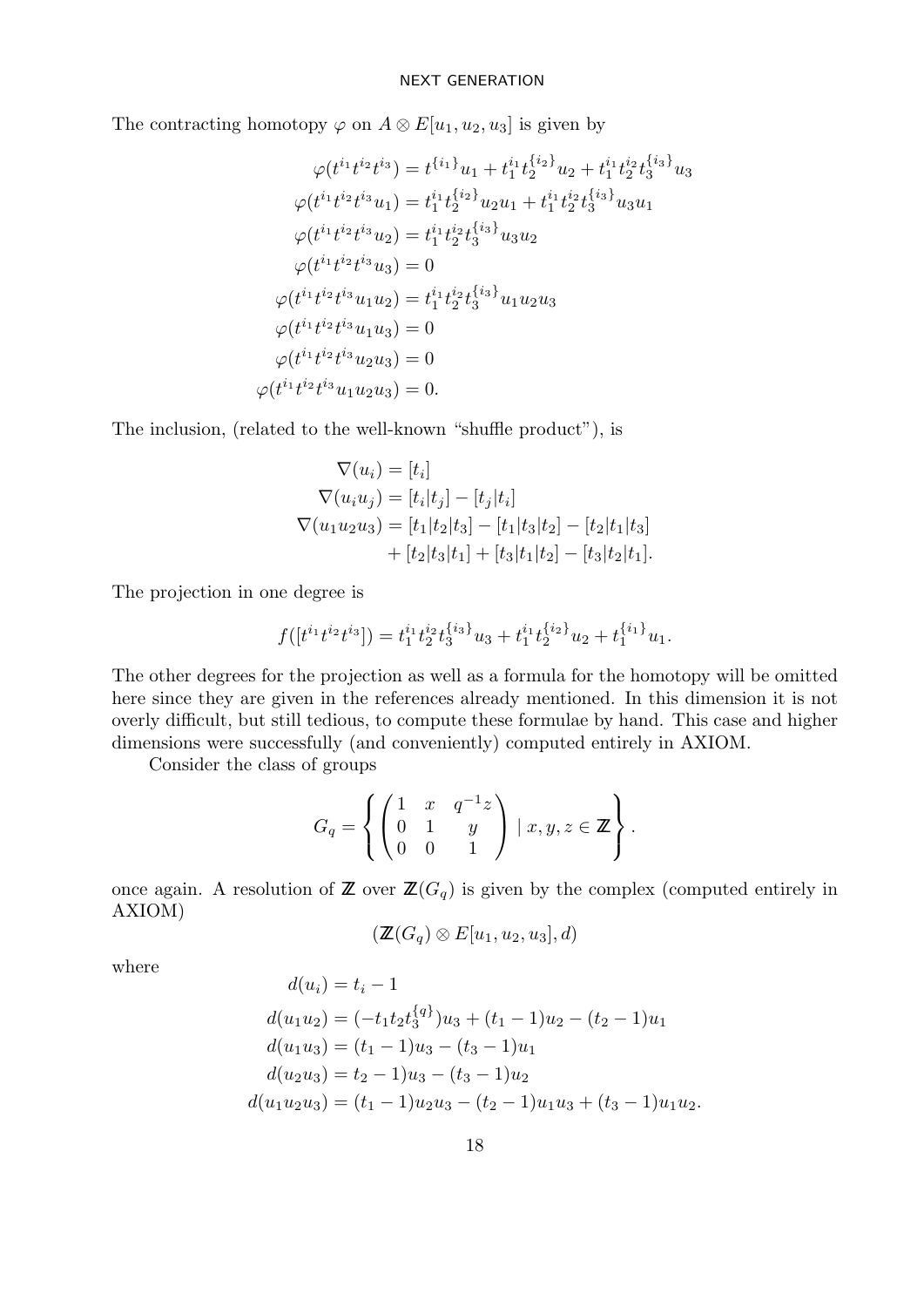From this it is easy, for example, to see that the second homology group of  $G_q$  with coefficients in the integers is

$$
H^2(G_q; \mathbb{Z}) \cong \mathbb{Z} \oplus \mathbb{Z} \oplus \mathbb{Z}/q
$$

for any  $q$ .

This calculation was achieved through the use of several symbolic domains of computation. First, there is  $SymbSdrFreeAb$  with signatures

> $pow: (\text{\textsterling}. ExpressionInteger) \rightarrow \text{\textsterling}$  $sExp: (ExpressionInteger, NonNegativeInteger) \rightarrow$

where, given any symbolic group element  $g = t_1^{i_1} \dots t_n^{i_n}$  and any expression e (with integer coefficients), the operation  $pow(g, e)$  returns  $t_1^{i_1e} \dots t_n^{i_ne}$  and given an expression e, and a non-negative integer i such that  $1 \leq i \leq n$ ,  $sExp(e, i) = t_i^{\{e\}}$  $\{\overline{\{e\}}\}$  (iterated brackets  $t_i^{\{e\}_k}$ i are handled by simply iterating brackets – they are counted up on output and a sensible output form is chosen). Of course, this domain also has all the usual operations as well. Next, there is  $SymbCEMTKRes$ . This domain has all the same signatures as its counterpart CEMTKRes, except things have been rearranged internally so that if one calls the contracting homotopy *phi* on a "symbolic group ring element"  $t_j^i$ , then the correct symbolic expression involving  $t_i^{\{i\}}$  $j^{ij}$  is returned. There are also  $SymbBarCons$ , and  $Symboler FreeAb.$  Finally, there is the symbolic domain constructor

SymbGroup(dim, groupLaw)

where

dim : NonNegativeInteger  $groupLaw : (LEI, LEI) \rightarrow LEI$ 

and  $LEI := List Expression Integer$ . It contains signatures

 $symbDiff:SBAR \rightarrow SBAR$  $t: SBAR \rightarrow SBAR$ 

among others, where  $SBAR$  is the symbolic bar construction domain for this (symbolically represented) group. The coefficient ring for  $SBAR$  is ExpressionInteger. As before, t is the function which gives the difference between the bar construction differential for this group and the (symbolic) free abelian group.

With these domains in place, the above output for the class  $G_q$  is quite easily computed using essentially the same input as in (3.2). One needs to change the first few lines to

-- Set up for general groups of rank 3 - dim := 3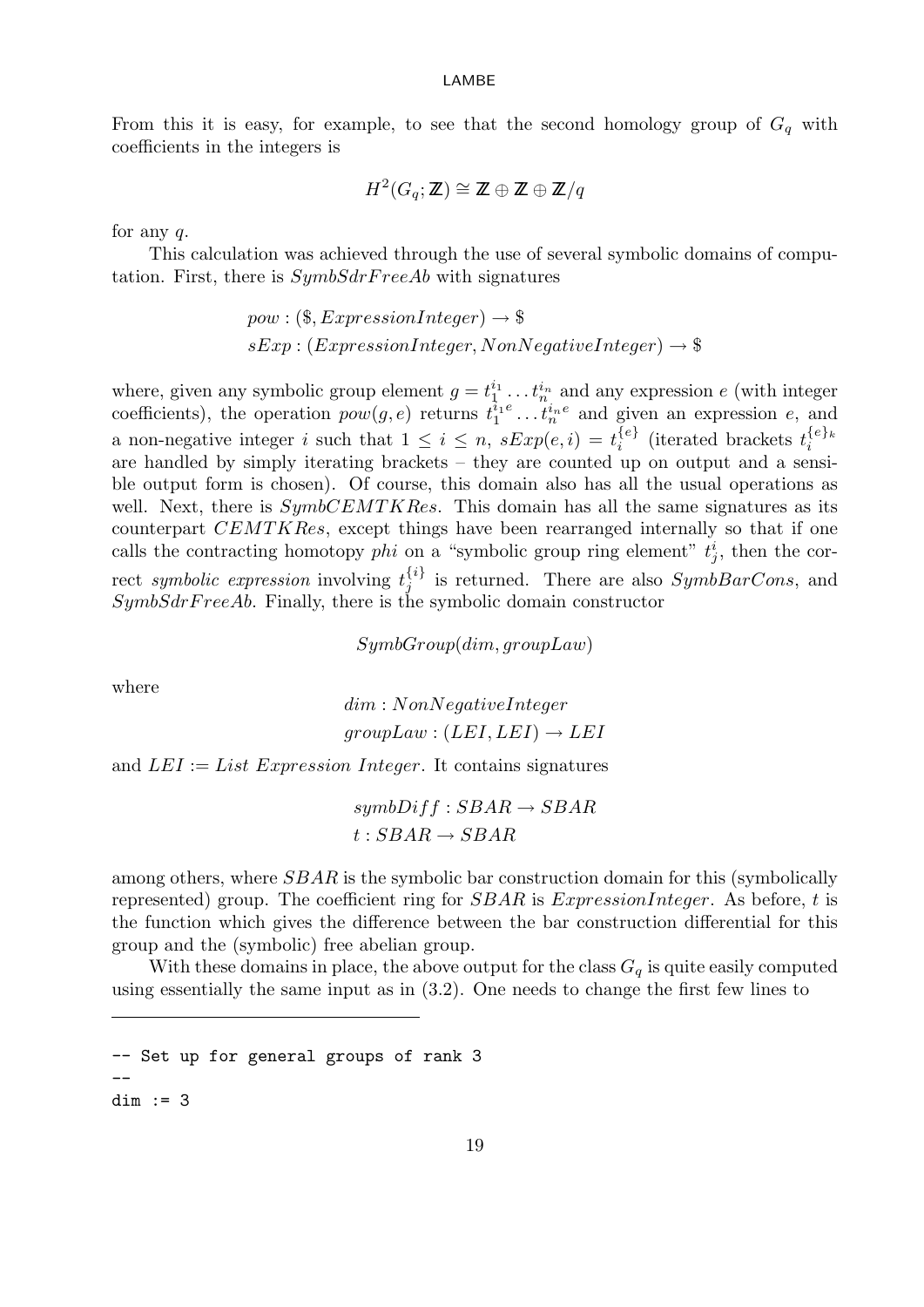```
fab := SymbFreeAb dim
cem := SymbCEMTKRes dim
bar := SymbBarCons(Expression Integer, fab)
sdr := SymbSdrFreeAb dim
```
Finally, it should be pointed out that the perturbation method does not just give rise to resolutions that can be used to compute  $Ext$  and  $Tor$  abstractly, it actually gives a strong comparison with the bar construction, i.e., this comparison is actually a part of what gets computed. In the case of the types of group rings presented here (polynomial and convergent power series group laws), it actually computes an SDR of the new small resolution in the bar construction. From this, one may conveniently read off bar construction cycles that represent homology classes of the group. In cases where the group is actually a  $K(\pi, 1)$ -manifold, as is the case for the classes mentioned here, this calculation then actually leads to an explicit cell structure for the manifold (by realizing the simplicial version of the bar construction). We will not go into details here, but will simply end with an example that arose in some conversations with Ronnie Brown and Graham Ellis at the University of Wales, Bangor, UK recently. It concerns the group  $F_{3,2}$  which is the free group  $F_3$  on three generators modulo the third term of its lower central series (thus  $F_{3,2}$ ) is the free-nilpotent 3-generated 2-step nilpotent group).

First the complex (just in degrees 3 and 4) for computing the homology is given. It was derived from a small resolution of the integers over the group ring (obtained by homological perturbation theory). In fact, the complex is so small and sparse, that one can compute the homology easily by sight. Here is the complex:

> $\overline{d}(u_1 \ u_2 \ u_3) = u_5 \ u_6 + u_4 \ u_6 + u_4 \ u_5 + u_3 \ u_4 - u_2 \ u_5 + u_1 \ u_6$  $\overline{d}(u_1 \ u_2 \ u_5) = -u_4 \ u_5$  $\overline{d}(u_1 \ u_2 \ u_6) = -u_4 \ u_6$  $\overline{d}(u_1 \ u_3 \ u_4) = +u_4 \ u_5$  $\overline{d}(u_1\ u_3\ u_6) = -u_5\ u_6$  $\overline{d}(u_2 u_3 u_4) = +u_4 u_6$  $\overline{d}(u_2 u_3 u_5) = +u_5 u_6$  $\overline{d}(u_1 \ u_2 \ u_3 \ u_4) = +u_4 \ u_5 \ u_6 + u_2 \ u_4 \ u_5 - u_1 \ u_4 \ u_6$  $\overline{d}(u_1 \ u_2 \ u_3 \ u_5) = -u_4 \ u_5 \ u_6 + u_3 \ u_4 \ u_5 - u_1 \ u_5 \ u_6$  $\overline{d}(u_1 \ u_2 \ u_3 \ u_6) = +u_4 \ u_5 \ u_6 + u_3 \ u_4 \ u_6 - u_2 \ u_5 \ u_6$  $\overline{d}(u_1\ u_2\ u_5\ u_6) = -u_4\ u_5\ u_6$  $\overline{d}(u_1, u_2, u_4, u_6) = +u_4, u_5, u_6$

$$
a (a_1 \ a_3 \ a_4 \ a_6) = +a_4 \ a_5 \ a_6
$$

$$
\overline{d}(u_2 \ u_3 \ u_4 \ u_5) = -u_4 \ u_5 \ u_6
$$

Clearly, the homology in dimension three has generators

 $u_1u_2u_4, u_1u_2u_5 + u_1u_3u_4, u_1u_2u_6 + u_2u_3u_4, u_1u_3u_5$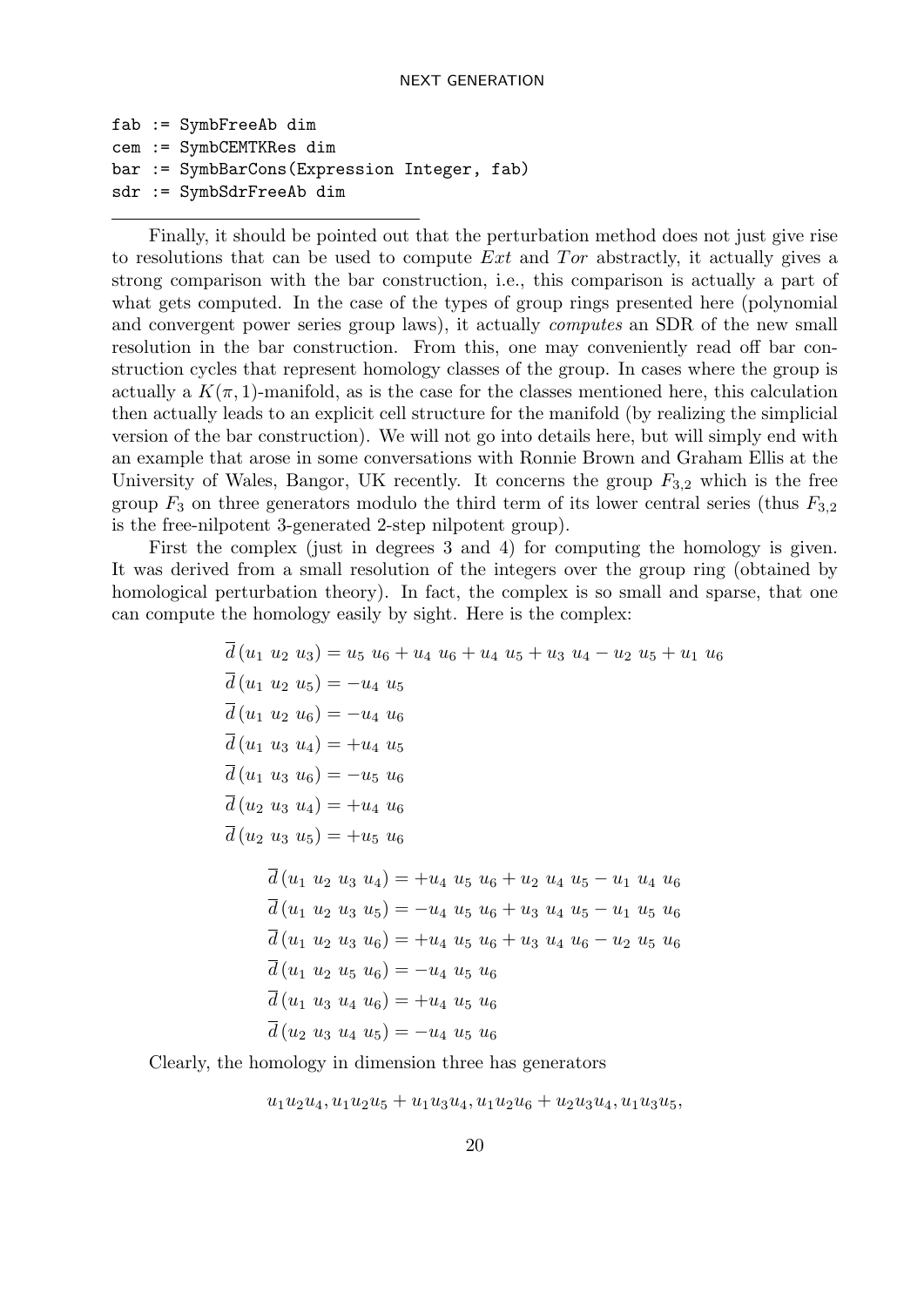### $u_1u_3u_6+u_2u_3u_5, u_1u_4u_5, u_1u_4u_6, u_1u_5u_6, u_2u_3u_6, u_2u_4u_6, u_2u_5u_6, u_3u_5u_6$

Thus the rank of  $H^3$  is 12. Cycle representatives in the bar construction for all the generators of all the homology have been computed in AXIOM using homological perturbation. They are obtained by computing the image of the map  $\nabla_{\infty}$  from (3.1.1). Only the image of the cycle  $u_1u_2u_5 + u_1u_3u_4$  will be given here. Complete results for several other classes of groups and algebras have also been obtained.

$$
\nabla_{\infty}(u_1u_2u_5 + u_1u_3u_4) =
$$
\n
$$
\begin{aligned}\n[t_1^{-1}|t_2^{-1}|t_5^{-1}|t_2^{-1}] - [t_2^{-1}|t_1^{-1}|t_5^{-1}] + [t_2^{-1}|t_5^{-1}|t_1^{-1}] + [t_5^{-1}|t_1^{-1}|t_2^{-1}] - [t_5^{-1}|t_2^{-1}|t_1^{-1}] \\
&+ \\
-[t_1^{-1}|t_2^{-1}|t_4^{-1}|t_5^{-1}] + [t_1^{-1}|t_2^{-1}|t_5^{-1}|t_4^{-1}] - [t_5^{-1}|t_1^{-1}|t_2^{-1}|t_4^{-1}] \\
&+ \\
[t_1^{-1}|t_3^{-1}|t_4^{-1}] - [t_1^{-1}|t_4^{-1}|t_3^{-1}] - [t_3^{-1}|t_1^{-1}|t_4^{-1}] + [t_3^{-1}|t_4^{-1}|t_1^{-1}] + [t_4^{-1}|t_1^{-1}|t_3^{-1}] - [t_4^{-1}|t_3^{-1}|t_1^{-1}] \\
&+ \\
[t_1^{-1}|t_3^{-1}|t_4^{-1}|t_5^{-1}] - [t_1^{-1}|t_3^{-1}|t_5^{-1}|t_4^{-1}] - [t_4^{-1}|t_1^{-1}|t_3^{-1}|t_5^{-1}]\n\end{aligned}
$$

Current address: DIMACS, Rutgers University CoRE Bldg., Frelinghuysen Rd. Piscataway, NJ 08855-1179 llambe@cesl.rutgers.edu